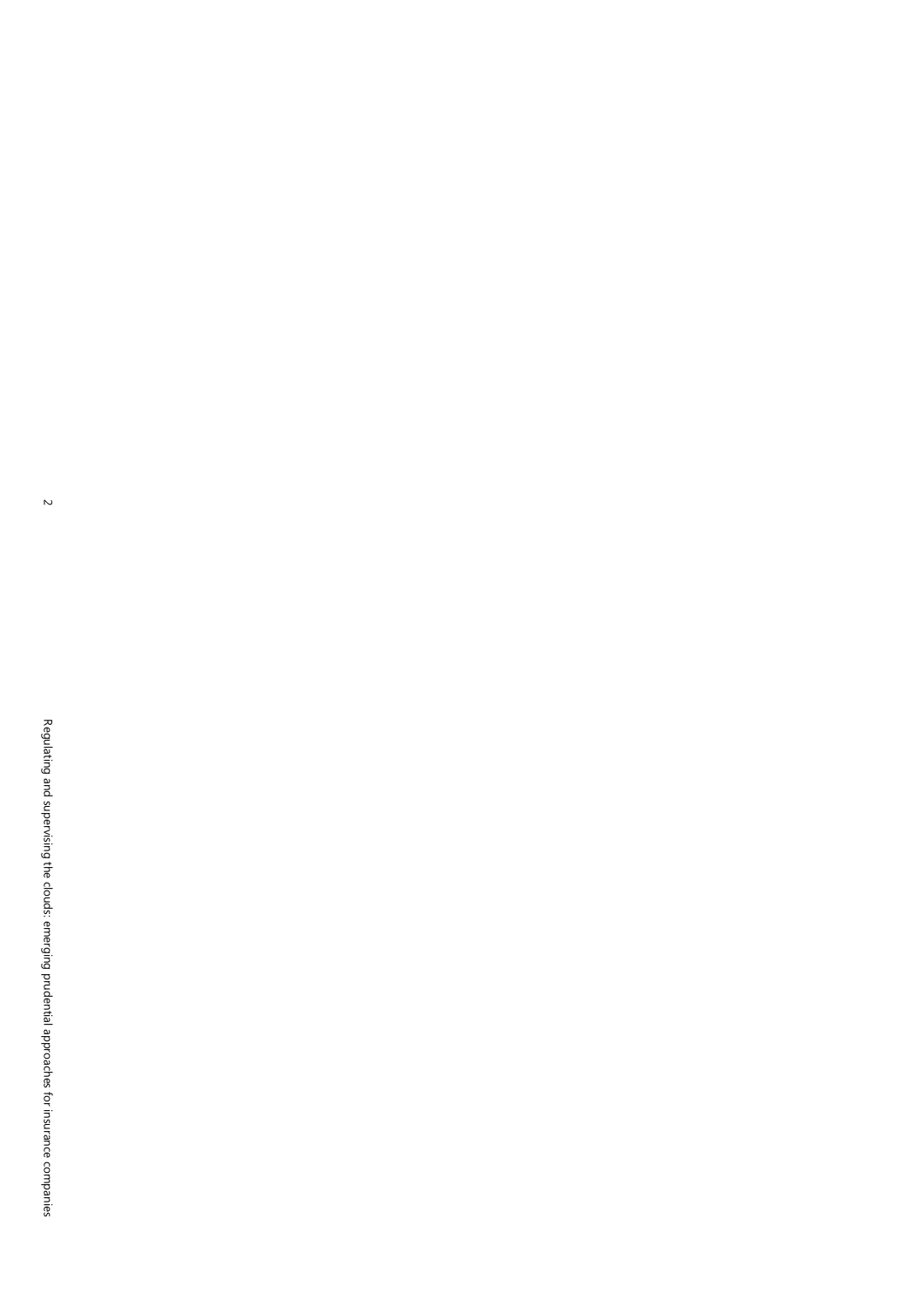# Annex 1 – Requirements, recommendations and expectations on cloud specific issues

| Governance | Table 8                                                                                                                                                                                                                                                                                                                                                                                                                                                                                                                                                                                                                                                                                                                                                                                                                                                                                                                                                      |
|------------|--------------------------------------------------------------------------------------------------------------------------------------------------------------------------------------------------------------------------------------------------------------------------------------------------------------------------------------------------------------------------------------------------------------------------------------------------------------------------------------------------------------------------------------------------------------------------------------------------------------------------------------------------------------------------------------------------------------------------------------------------------------------------------------------------------------------------------------------------------------------------------------------------------------------------------------------------------------|
| Authority  | Governance                                                                                                                                                                                                                                                                                                                                                                                                                                                                                                                                                                                                                                                                                                                                                                                                                                                                                                                                                   |
| APRA       | An APRA-regulated entity's outsourcing governance framework should outline decision-making and oversight responsibilities with respect to outsourcing,<br>including the use of cloud computing services. The appropriate governance authority (board, senior management and any delegations resting with a specific<br>governance body or individuals) should form a view as to the adequacy of the risk and control frameworks to manage the arrangement in line with the Board<br>risk appetite. This would generally include undertaking sufficient due diligence and thorough analysis of the risks involved to understand the consequences if<br>the risks are realised and the adequacy of the mitigants in place. It is important that the appropriate governance authority is informed of all material initiatives<br>involving cloud computing arrangements. This includes the receipt of appropriately detailed information at significant stages: |
|            | Once a firm proposal has been identified:                                                                                                                                                                                                                                                                                                                                                                                                                                                                                                                                                                                                                                                                                                                                                                                                                                                                                                                    |
|            | how the proposal aligns with strategy, the business case, alternative options considered and rationale for the selected solution (including justification<br>for additional risk exposures);                                                                                                                                                                                                                                                                                                                                                                                                                                                                                                                                                                                                                                                                                                                                                                 |
|            | IT assets in scope, categorised by sensitivity and criticality;<br>٠                                                                                                                                                                                                                                                                                                                                                                                                                                                                                                                                                                                                                                                                                                                                                                                                                                                                                         |
|            | materiality assessment, including impact on business processes, systems architecture, organisation and operating model;                                                                                                                                                                                                                                                                                                                                                                                                                                                                                                                                                                                                                                                                                                                                                                                                                                      |
|            | high-level risk and control assessments, risk profiles, plausible worst case scenarios and alignment to risk appetite and tolerances;<br>٠                                                                                                                                                                                                                                                                                                                                                                                                                                                                                                                                                                                                                                                                                                                                                                                                                   |
|            | services selected, products and parties involved and delivery location(s); and<br>٠<br>due diligence undertaken (including assurance obtained).                                                                                                                                                                                                                                                                                                                                                                                                                                                                                                                                                                                                                                                                                                                                                                                                              |
|            | Once the detailed solution is designed and transition plans are in place:                                                                                                                                                                                                                                                                                                                                                                                                                                                                                                                                                                                                                                                                                                                                                                                                                                                                                    |
|            | governance, project, risk management and assurance frameworks (initial and ongoing);                                                                                                                                                                                                                                                                                                                                                                                                                                                                                                                                                                                                                                                                                                                                                                                                                                                                         |
|            | IT operating model and IT security model to be applied, and associated roles/responsibilities of all parties;                                                                                                                                                                                                                                                                                                                                                                                                                                                                                                                                                                                                                                                                                                                                                                                                                                                |
|            | alignment with regulatory standards and guidance;<br>٠                                                                                                                                                                                                                                                                                                                                                                                                                                                                                                                                                                                                                                                                                                                                                                                                                                                                                                       |
|            | architectural overview (including transitional states) for hardware, software and data stores;<br>$\blacksquare$                                                                                                                                                                                                                                                                                                                                                                                                                                                                                                                                                                                                                                                                                                                                                                                                                                             |
|            | detailed risk and control assessments, risk profiles and alignment to risk appetite and tolerances;<br>$\blacksquare$                                                                                                                                                                                                                                                                                                                                                                                                                                                                                                                                                                                                                                                                                                                                                                                                                                        |
|            | continuity of service strategy, including high availability, recovery and provider failure considerations;<br>$\blacksquare$                                                                                                                                                                                                                                                                                                                                                                                                                                                                                                                                                                                                                                                                                                                                                                                                                                 |
|            | organisational change management and transition plan; and                                                                                                                                                                                                                                                                                                                                                                                                                                                                                                                                                                                                                                                                                                                                                                                                                                                                                                    |
|            | project structure and schedule (including key stages, milestones and timeframes).                                                                                                                                                                                                                                                                                                                                                                                                                                                                                                                                                                                                                                                                                                                                                                                                                                                                            |
|            | During the execution phase, the appropriate governance authority would normally be kept informed, as appropriate, regarding the current status and<br>emerging risks and issues.                                                                                                                                                                                                                                                                                                                                                                                                                                                                                                                                                                                                                                                                                                                                                                             |
|            | For initiatives with heightened inherent risk, engagement with APRA would typically occur after the APRA-regulated entity has completed its internal<br>governance processes, and the initiative has been fully risk-assessed and approved by the appropriate governance authority. For cloud initiatives with extreme<br>inherent risk, it would be appropriate for regulated entities to engage with APRA once a firm proposal has been identified, and initial approval to proceed has<br>been given by the appropriate governance authority.                                                                                                                                                                                                                                                                                                                                                                                                             |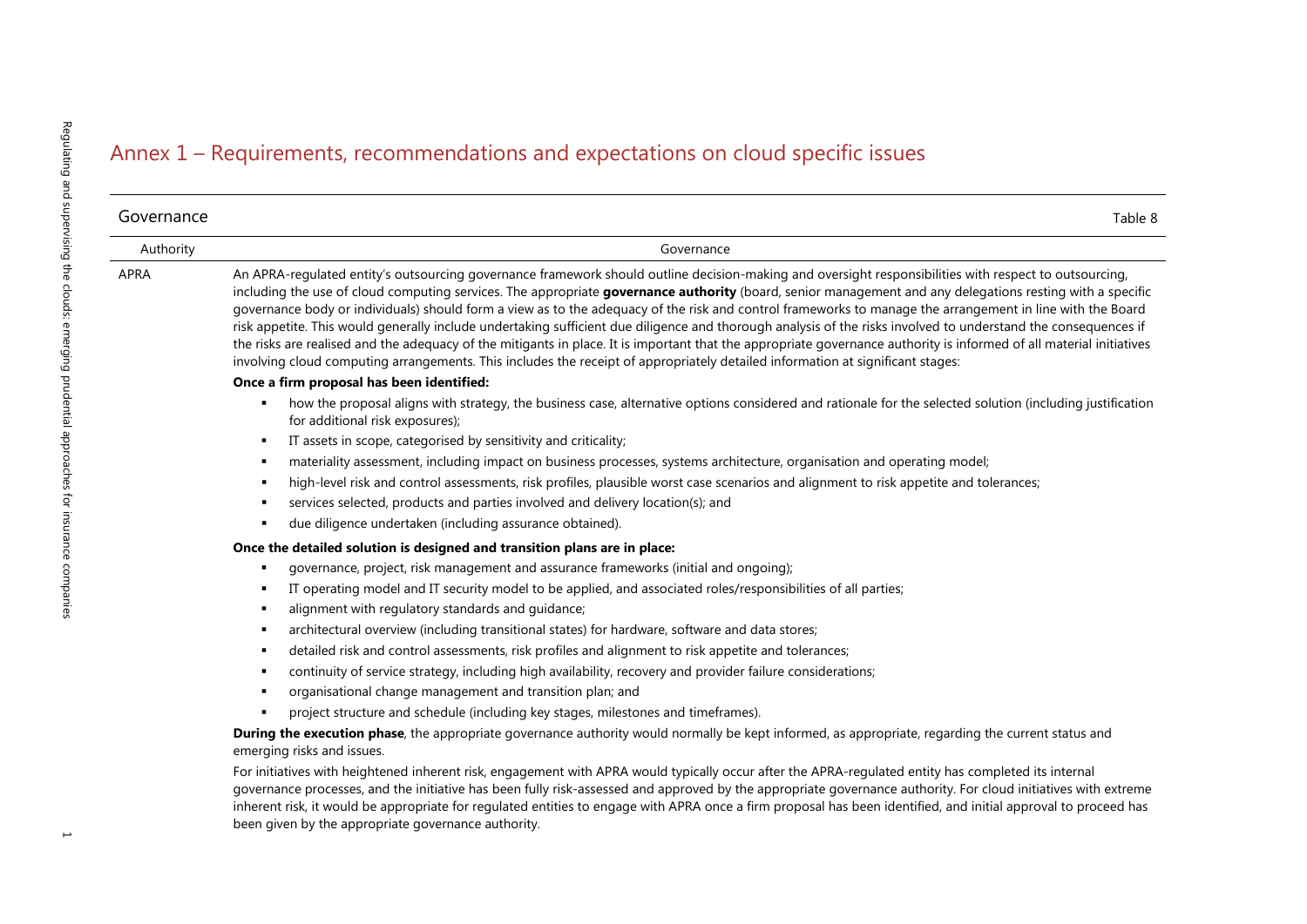| -<br>Governance | lable & |
|-----------------|---------|

| Authority   | Governance                                                                                                                                                                                                                                                                                                                                                                                                                                                                                                                                                                                                                      |
|-------------|---------------------------------------------------------------------------------------------------------------------------------------------------------------------------------------------------------------------------------------------------------------------------------------------------------------------------------------------------------------------------------------------------------------------------------------------------------------------------------------------------------------------------------------------------------------------------------------------------------------------------------|
| <b>ACPR</b> | Commitment to cloud services is sometimes based solely on a decision by the business line using such service, after consultation with the head of information<br>systems. On the contrary, given the significance of the risks, commitment to this type of service should systematically involve the institution's governing<br>bodies, in accordance with good governance of the information system. These bodies should make their decision while having the independent view of the<br>head of risk management and the head of information systems security if the latter does not belong to the risk management department. |
| IRDAI       | Wherever application/data/system hosting in a cloud is considered inevitable - for commercial, business, regulatory, legal or other reasons, approvals should<br>be obtained by the organisation from their respective senior management.                                                                                                                                                                                                                                                                                                                                                                                       |
| SAMA        | The cyber-security requirements within the outsourcing policy and process should be defined, approved, implemented and communicated within Member<br>Organisation and should be measured and periodically evaluated. The outsourcing process should include: i) the approval from SAMA prior to material<br>outsourcing; ii) the involvement of the cyber-security function; and iii) compliance with the SAMA circular on outsourcing.                                                                                                                                                                                         |
|             | The cyber-security controls within the cloud computing policy for hybrid and public cloud services should be defined, approved and implemented<br>and communicated within Member Organisation and should be periodically measured and evaluated. Compliance with the cloud computing policy should<br>be monitored.                                                                                                                                                                                                                                                                                                             |
| MAS         | The board of directors and senior management should ensure that a sound and robust technology risk management framework is established and<br>maintained, and outsourcing IT is part of the technology risk management framework.                                                                                                                                                                                                                                                                                                                                                                                               |
|             | Institutions are ultimately responsible and accountable for maintaining oversight of cloud services (CS) and managing the attendant risks of adopting CS,<br>as in any other form of outsourcing arrangements. A risk-based approach should be taken by institutions to ensure that the level of oversight and controls are<br>commensurate with the materiality of the risks posed by the CS.                                                                                                                                                                                                                                  |
| <b>FCA</b>  | Firms retain full accountability for discharging all of their responsibilities under the regulatory system and cannot delegate responsibility to the service<br>provider. At a high level, a firm should:                                                                                                                                                                                                                                                                                                                                                                                                                       |
|             | be clear about the service being provided and where responsibility and accountability between the firm and its service provider(s) begins and ends;<br>٠<br>allocate responsibility for the day-to-day and strategic management of the service provider;<br>$\blacksquare$                                                                                                                                                                                                                                                                                                                                                      |
|             | ensure staff have sufficient skills and resources to oversee and test the outsourced activities; to identify, monitor and mitigate against the risks<br>$\blacksquare$<br>arising; and properly manage an exit or transfer from an existing third-party provider; and                                                                                                                                                                                                                                                                                                                                                           |
|             |                                                                                                                                                                                                                                                                                                                                                                                                                                                                                                                                                                                                                                 |

verify that suitable arrangements for dispute resolution exist.

 $\sim$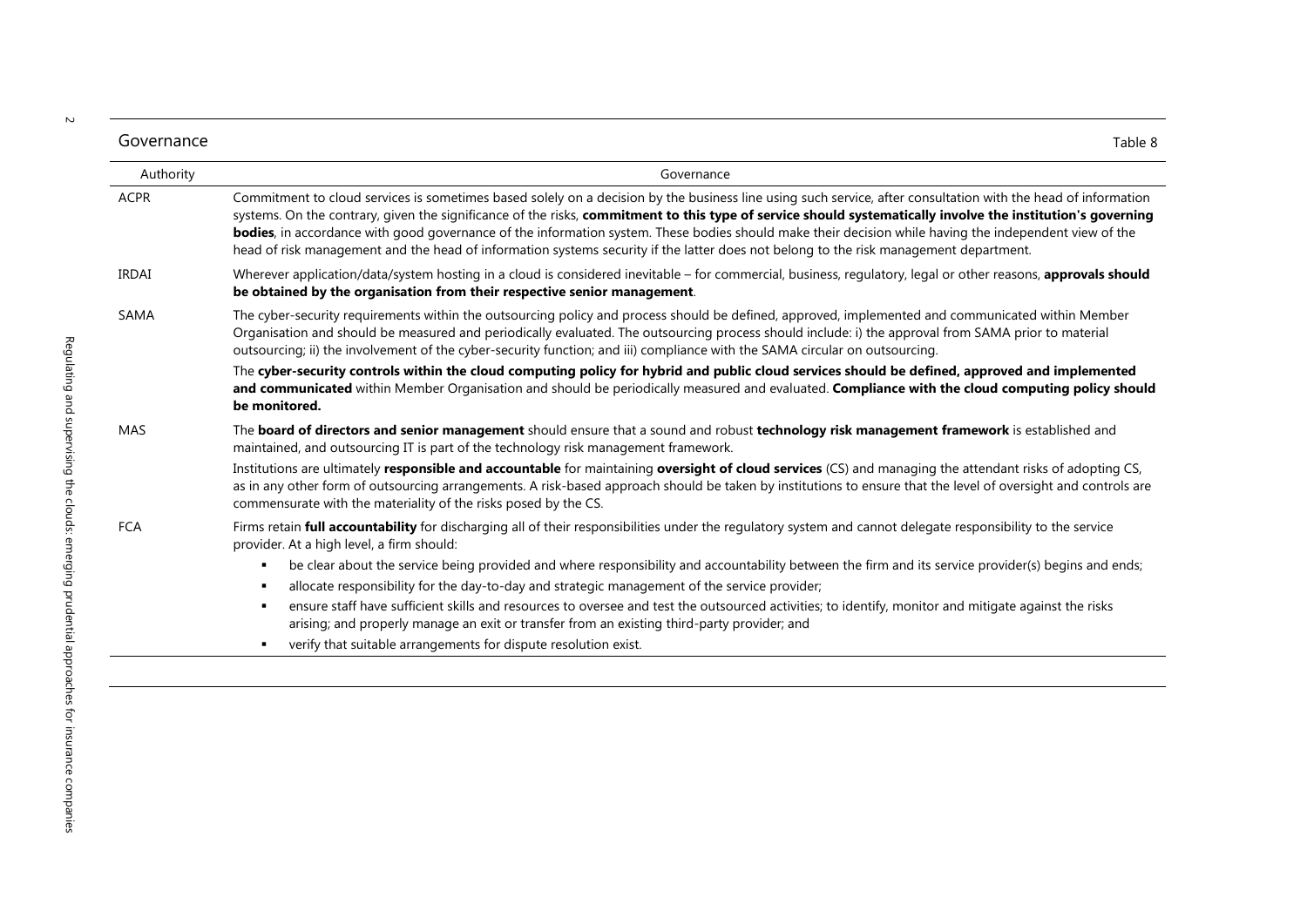| Authority | Assessment of materiality, criticality or importance                                                                                                                                                                                                                                                                                                                                                                                   |
|-----------|----------------------------------------------------------------------------------------------------------------------------------------------------------------------------------------------------------------------------------------------------------------------------------------------------------------------------------------------------------------------------------------------------------------------------------------|
| APRA      | APRA recognises that the risks associated with the use of cloud computing services will depend on the nature of the usage. Therefore, for the purposes of<br>this paper, risks are classified into three broad categories: low, heightened and extreme. APRA's expectations of APRA-regulated entities with respect to cloud<br>computing services, and APRA's supervisory approach, will depend on the scale of the associated risks. |
|           | Low inherent risk                                                                                                                                                                                                                                                                                                                                                                                                                      |
|           | Arrangements which could, if disrupted (where disruption includes a compromise of confidentiality, integrity or availability of systems and/or data) present a<br>low or negligible impact to business operations and the ability of the regulated entity to meet its obligations.                                                                                                                                                     |
|           | Examples of cloud computing usage with low risk:                                                                                                                                                                                                                                                                                                                                                                                       |
|           | applications and data stores with low criticality (a measure of the impact of a loss of availability) and sensitivity (a measure of the impact of a loss of<br>$\bullet$<br>either confidentiality or integrity) as classified by the APRA-regulated entity;                                                                                                                                                                           |
|           | non-production environments (eg test and development) populated with desensitised data; and<br>$\bullet$<br>websites that deliver publicly available information.<br>$\bullet$                                                                                                                                                                                                                                                         |
|           | <b>Heightened inherent risk</b>                                                                                                                                                                                                                                                                                                                                                                                                        |
|           | Arrangements involving critical and/or sensitive IT assets that result in either an increased likelihood of a disruption or where a disruption would result in a<br>significant impact to business operations and the ability of an APRA-regulated entity to meet its obligations.                                                                                                                                                     |
|           | Typically this would involve one or more of the following:                                                                                                                                                                                                                                                                                                                                                                             |
|           | exposure to environments which are available to non-financial industry entities (i.e. "public cloud") - as distinct from financial sector 'community<br>$\bullet$<br>clouds' where tenants have comparable security requirements, risk profiles and risk appetites ;                                                                                                                                                                   |
|           | unproven track record of: i) o the provider; ii) the cloud computing service; iii) the specific usage; iv) the control environment; or v) the APRA-<br>$\bullet$<br>regulated entity in managing an arrangement of comparable size, complexity and/or risk profile:                                                                                                                                                                    |
|           | a high degree of difficulty in transitioning to alternate arrangements;<br>$\bullet$                                                                                                                                                                                                                                                                                                                                                   |
|           | inability for an APRA-regulated entity to assess the design and ongoing operational effectiveness of the control environment;                                                                                                                                                                                                                                                                                                          |
|           | jurisdictional, contractual or technical considerations which may inhibit operational oversight or business continuity in the event of a disruption<br>$\bullet$<br>(including impediments to timely access to documentation and data/information); and/or                                                                                                                                                                             |
|           | transition to the arrangement involves a complex, resource intensive and/or time-constrained program of work.<br>$\bullet$                                                                                                                                                                                                                                                                                                             |
|           | <b>Extreme inherent risk</b>                                                                                                                                                                                                                                                                                                                                                                                                           |
|           | Heightened inherent risk arrangements which could, if disrupted, result in an extreme impact. Extreme impacts can be financial and reputational, potentially<br>threatening the ongoing ability of the APRA-regulated entity to meet its obligations.                                                                                                                                                                                  |
|           | Examples of extreme inherent risk include public cloud arrangements involving systems of record which maintain information essential to determining<br>obligations to customers and counterparties, such as current balance, benefits and transaction history.                                                                                                                                                                         |
|           | For usage of this nature, APRA would expect that entities can demonstrate that their risk management and mitigation techniques and capabilities are<br>sufficiently strong.                                                                                                                                                                                                                                                            |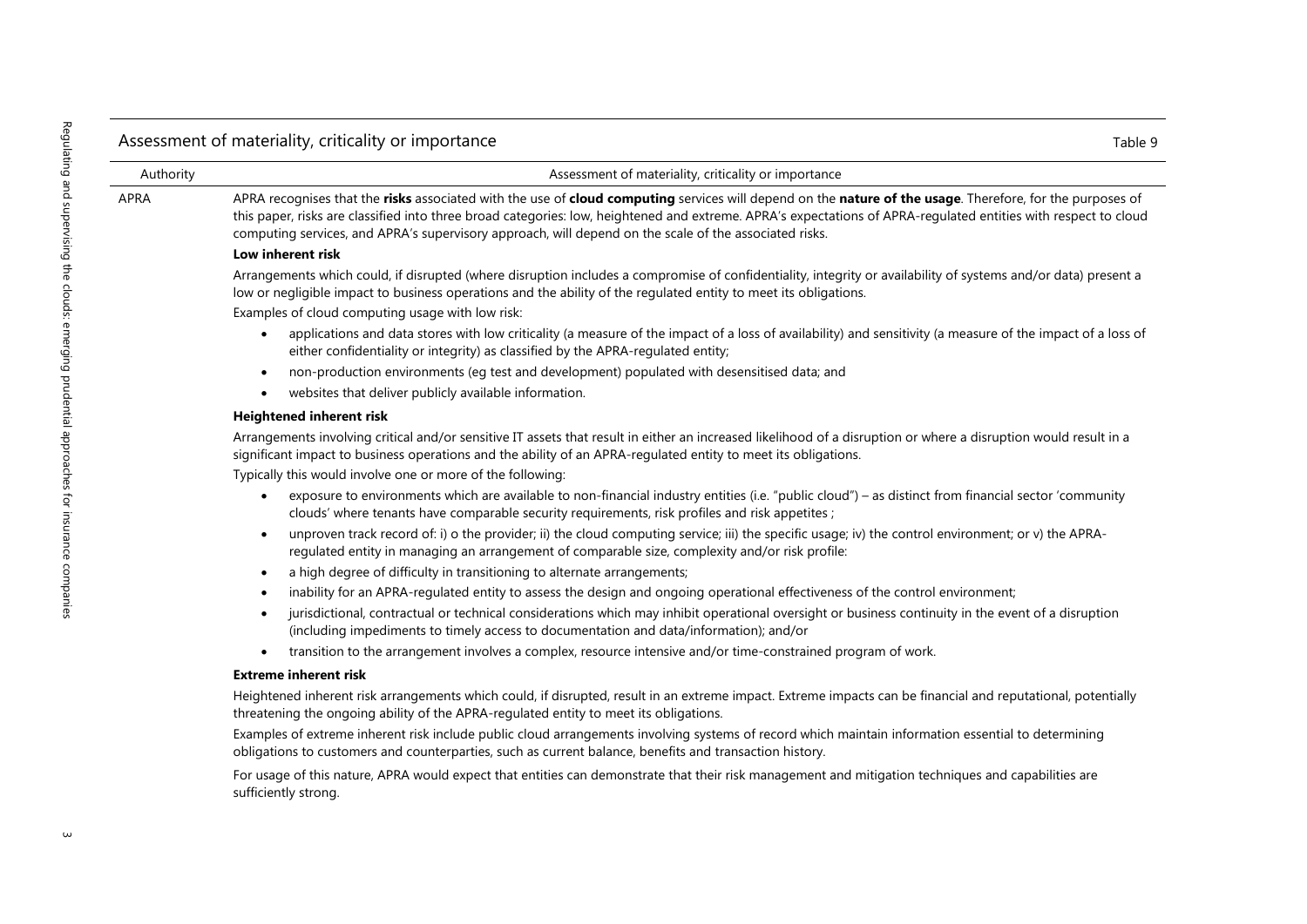### Assessment of materiality, criticality or importance Table 9

authorised institution.

| Authority | Assessment of materiality, criticality or importance                                                                                                                                                                                                                                                                                                                                                                                                                                                                                                                                                                                                                                                                                                                                                                                                                                                                                                                                                                                                                                                                                 |
|-----------|--------------------------------------------------------------------------------------------------------------------------------------------------------------------------------------------------------------------------------------------------------------------------------------------------------------------------------------------------------------------------------------------------------------------------------------------------------------------------------------------------------------------------------------------------------------------------------------------------------------------------------------------------------------------------------------------------------------------------------------------------------------------------------------------------------------------------------------------------------------------------------------------------------------------------------------------------------------------------------------------------------------------------------------------------------------------------------------------------------------------------------------|
| ACPR      | The use of cloud services will tend to grow, driven by business lines that appreciate the ease of use and speed of implementation; and commitment to this type<br>of service is sometimes based solely on a decision by the business line using such service, after consultation with the head of information systems security. On<br>the contrary, given the significance of the risks, commitment to this type of service should systematically involve the institution's governing bodies, in<br>accordance with good governance of the information system. These bodies should make their decision while having the independent view of the head of<br>risk management and the head of information systems security if the latter does not belong to the risk management department.<br>With regard to outsourcing of critical services or other important tasks, it is not obvious that functions considered as "support functions" are not, in practice, to<br>be regarded as critical or important, given the role they play in the realisation of certain services and for business continuity (IT resources in particular). |
| MAS       | "Material outsourcing arrangement" means an outsourcing arrangement -<br>which, in the event of a service failure or security breach, has the potential to either materially impact an institution's:<br>$\bullet$<br>business operations, reputation or profitability; or<br>$\circ$<br>ability to manage risk and comply with applicable laws and regulations, or<br>$\circ$<br>which involves customer information and, in the event of any unauthorised access or disclosure, loss or theft of customer information, may have a<br>material impact on an institution's customers.<br>Outsourcing of all or substantially all of its risk management or internal control functions, including compliance, internal audit, financial accounting and                                                                                                                                                                                                                                                                                                                                                                                |
| FCA       | actuarial (other than performing certification activities) is to be considered a material outsourcing arrangement.<br>Different requirements apply to different types of firm and may be determined by the type of function being outsourced. Of particular relevance is whether or<br>not the function being outsourced is considered critical or important, whether it is material outsourcing, or for authorised payment institutions and authorised<br>electronic money institutions whether it relates to important operational functions. These are specific terms in respect of outsourcing and are defined in the                                                                                                                                                                                                                                                                                                                                                                                                                                                                                                            |
|           | Handbook or Regulations as follows:<br>Critical or important - an operational function is regarded as critical or important if a defect or failure in its performance would materially impair the<br>٠<br>continuing compliance of a common platform firm with the conditions and obligations of its authorisation, its other obligations under the regulatory<br>system, its financial performance, or the soundness or continuity of its relevant services and activities (Senior Management Arrangements, Systems<br>and Controls (SYSC 8.1.4R)).                                                                                                                                                                                                                                                                                                                                                                                                                                                                                                                                                                                 |
|           | Material outsourcing - defined in the FCA Handbook as outsourcing services of such importance that weakness or failure of the services would cast<br>٠<br>serious doubt upon the firm's continuing satisfaction of the threshold conditions or compliance with the Principles for Businesses (PRIN).<br>Important operational functions – under the Electronic Money Regulations 2011 and the Payment Services Regulations 2009, an operational<br>٠<br>function is important if a defect or failure in its performance would materially impair: (a) the authorised institutions compliance with the Regulations                                                                                                                                                                                                                                                                                                                                                                                                                                                                                                                     |

and any requirement of its authorisation; (b) the financial performance of the authorised institution; or (c) the soundness or continuity of the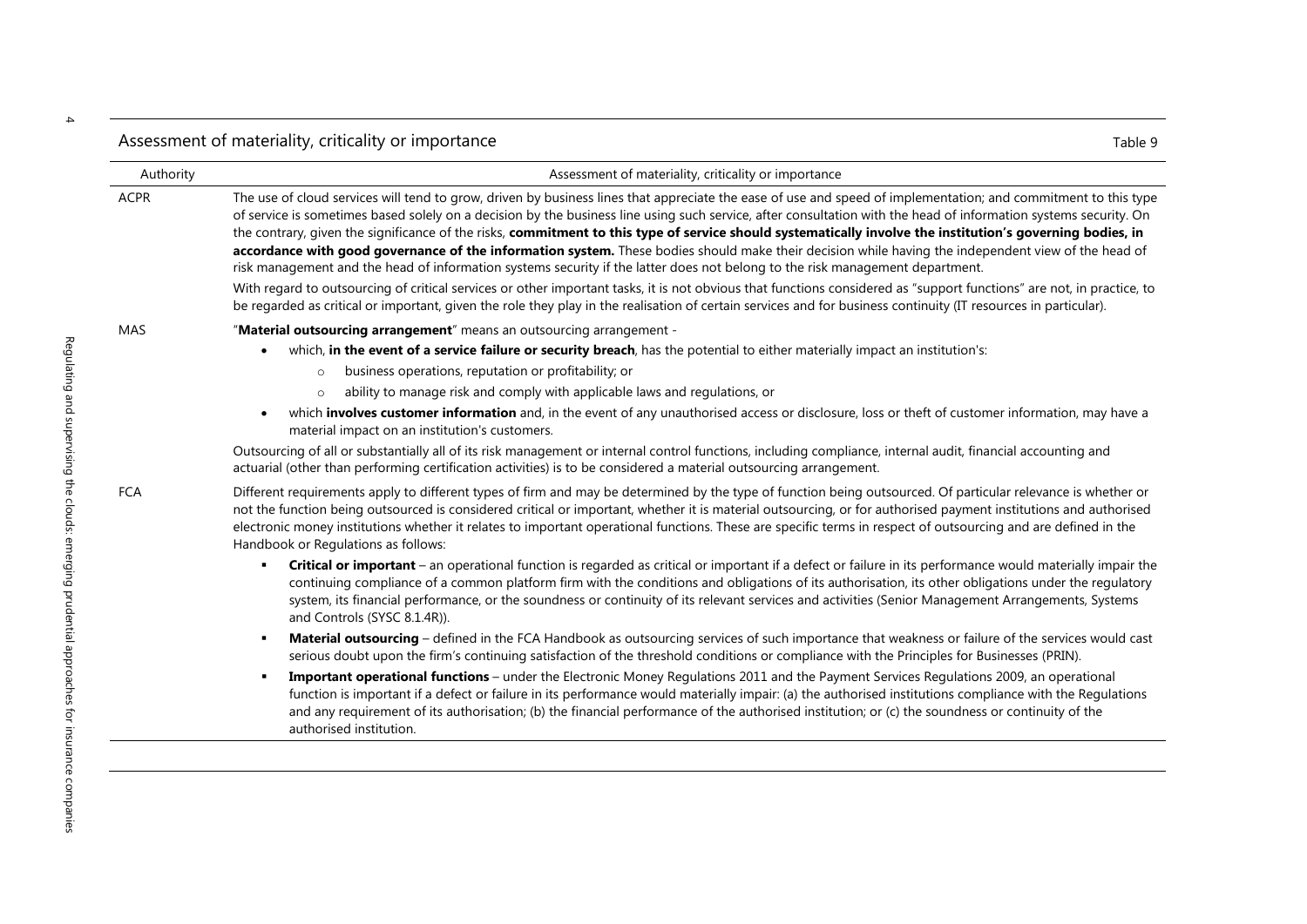| Due diligence | Table 10                                                                                                                                                                                                                                                                                                                                                                                                                                                                                                                                                                                                                                                                                                                                                                                                                                                                                 |
|---------------|------------------------------------------------------------------------------------------------------------------------------------------------------------------------------------------------------------------------------------------------------------------------------------------------------------------------------------------------------------------------------------------------------------------------------------------------------------------------------------------------------------------------------------------------------------------------------------------------------------------------------------------------------------------------------------------------------------------------------------------------------------------------------------------------------------------------------------------------------------------------------------------|
| Authority     | Due diligence                                                                                                                                                                                                                                                                                                                                                                                                                                                                                                                                                                                                                                                                                                                                                                                                                                                                            |
| APRA          | The selection of the solution involving cloud computing would typically be conducted in a systematic and considered manner. This includes ensuring the<br>selected solution minimises risk wherever possible, and complies with the processes established by the entity for changing the IT environment including<br>security, risk management, IT architecture, procurement and supplier management.                                                                                                                                                                                                                                                                                                                                                                                                                                                                                    |
|               | Observed weaknesses: i) solutions not aligned to the desired enterprise architecture; ii) bypassing established risk management and outsourcing frameworks;<br>and iii) failure to engage with the risk, security, outsourcing and assurance functions at the initiation stage.                                                                                                                                                                                                                                                                                                                                                                                                                                                                                                                                                                                                          |
|               | A comprehensive due diligence process, including independent assessments, rather than placing sole reliance on attestations by the provider and<br>customer references, would normally be conducted. The intent would typically be to verify the maturity, adequacy and appropriateness of the provider and<br>services selected (including the associated control environment), taking into account the intended usage of the cloud computing service. The depth of due<br>diligence undertaken would normally be commensurate with the criticality and/or sensitivity of the IT assets involved and the level of reliance the APRA-<br>regulated entity places on the provider to maintain effective security controls. An APRA-regulated entity should consider the benefits of the following factors<br>as ways of reducing inherent risk as part of the solution selection process: |
|               | Australian hosted options, if available, in the absence of any compelling business rationale to do otherwise. Australian hosting eliminates a number<br>of additional risks which can: impede a regulated entity's ability to meet its obligations; or impede APRA from fulfilling responsibilities considered<br>necessary in its role as prudential regulator; and                                                                                                                                                                                                                                                                                                                                                                                                                                                                                                                     |
|               | cloud computing services only used by parties which have comparable security requirements, risk profiles and risk appetites (such as other financial<br>sector entities).                                                                                                                                                                                                                                                                                                                                                                                                                                                                                                                                                                                                                                                                                                                |
|               | Some cloud computing services offer a high degree of flexibility in how the solution is implemented. In these circumstances, design and architectural<br>considerations would include how to minimise the risk of a loss of confidentiality, integrity and availability. Better practice would be to design the solution and<br>associated control on the assumption that the cloud environment is "untrusted" and therefore could be compromised.                                                                                                                                                                                                                                                                                                                                                                                                                                       |
| <b>OSFI</b>   | Under the self-assessment quide, it is recommended that firms consider cyber-security risk as part of their due diligence process for material outsourcing<br>arrangements and critical IT service providers, including related subcontracting arrangements.                                                                                                                                                                                                                                                                                                                                                                                                                                                                                                                                                                                                                             |
| <b>IRDAI</b>  | Prior to engagement, external parties shall be subject to a relationship assessment (sometimes referred to as due diligence review) which shall cover:<br>dealing with the said party (eg details of provider history, previous and current business arrangement and dispute information);<br>contract requirements shall include non-disclosure agreements, subcontracting, roles and responsibilities, and termination clauses and right to<br>inspect/audit by organisation, law enforcement agencies and regulating agencies including IRDAI; and<br>third party demonstrable level of maturity in relation to information security and their degree of commitment to information security. This is via a<br>self-assessment checklist covering their maturity in the area.                                                                                                          |
| SAMA          | The cloud computing policy for hybrid and public cloud services should address requirements for the process for adopting cloud services, including due<br>diligence on the cloud service provider and its cloud services should be performed.                                                                                                                                                                                                                                                                                                                                                                                                                                                                                                                                                                                                                                            |
| MAS           | The types of risks in CS that confront institutions are not distinct from that of other forms of outsourcing arrangements. Institutions should perform the<br>necessary due diligence in this outsourcing guidelines when subscribing to CS.                                                                                                                                                                                                                                                                                                                                                                                                                                                                                                                                                                                                                                             |

 $\cup$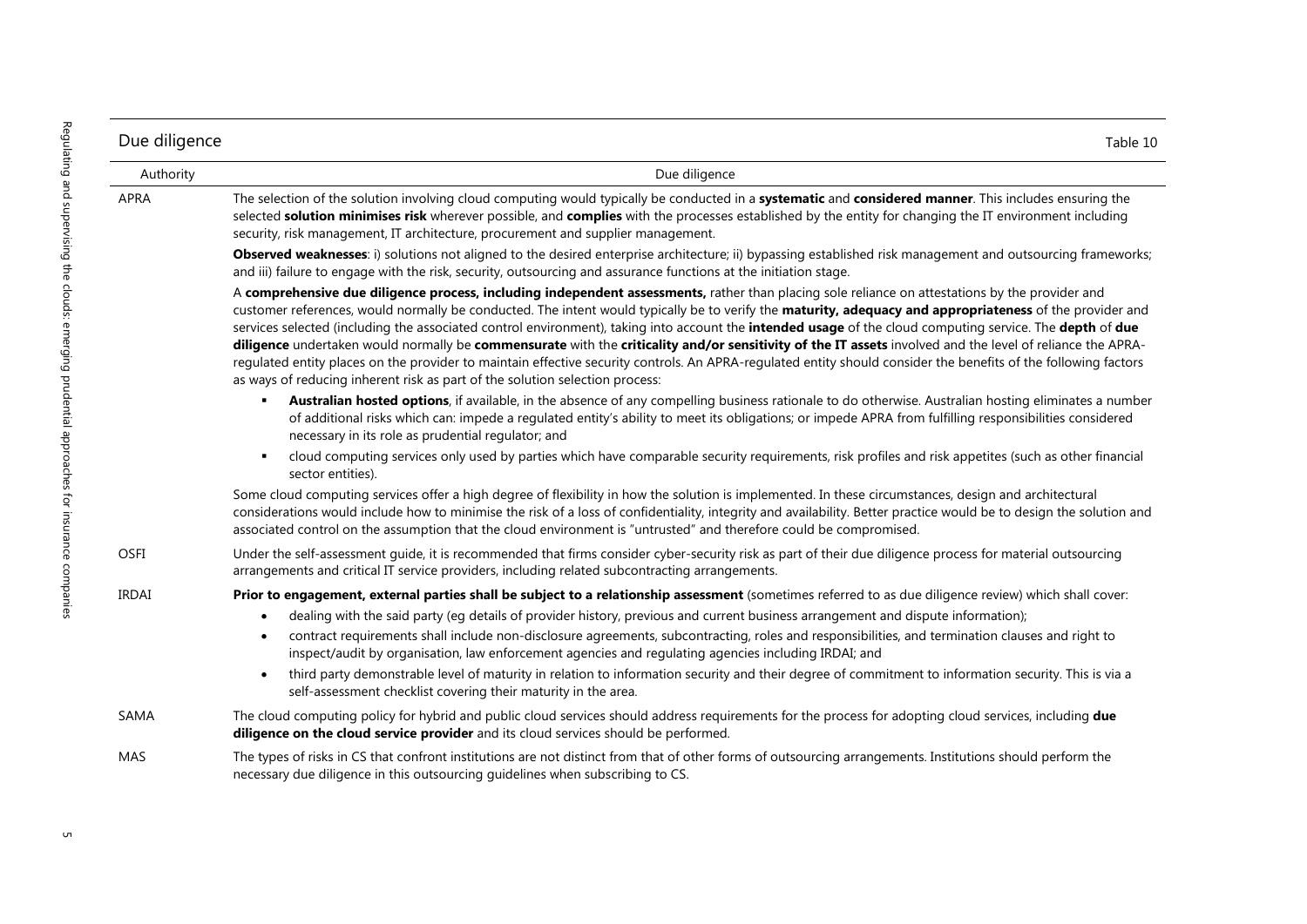| Due diligence | Table 10                                                                                                                                                                                                                                                                                                                                                                                                                                                                                                                                                                                                                                                                                                                                                                                                                                                                                                                                                |
|---------------|---------------------------------------------------------------------------------------------------------------------------------------------------------------------------------------------------------------------------------------------------------------------------------------------------------------------------------------------------------------------------------------------------------------------------------------------------------------------------------------------------------------------------------------------------------------------------------------------------------------------------------------------------------------------------------------------------------------------------------------------------------------------------------------------------------------------------------------------------------------------------------------------------------------------------------------------------------|
| Authority     | Due diligence                                                                                                                                                                                                                                                                                                                                                                                                                                                                                                                                                                                                                                                                                                                                                                                                                                                                                                                                           |
| FCA           | Before acceptance, a firm should, as part of the due diligence exercise, ensure that in entering into an outsource agreement, it does not worsen the firms<br>operational risk. In conducting its due diligence on potential third-party providers, and as part of ongoing monitoring of service provision, a firm may wish to<br>take account of the provider's adherence to international standards as relevant to the provision of IT services. Assurance obtained from international<br>standards for the delivery of critical or important operational functions or material outsourcing is unlikely to be sufficient on its own. Nevertheless firms should<br>take account of any external assurance that has already been provided when conducting their own due diligence.<br>External assurance may be more relevant to a firm's consideration where:<br>it complies to well-understood standards (such as, for example, the ISO 27000 series) |
|               | the part of the service being assessed is relatively stable (such as physical controls in the data centre or staff vetting)                                                                                                                                                                                                                                                                                                                                                                                                                                                                                                                                                                                                                                                                                                                                                                                                                             |
|               | the service is uniform across the customer base (ie not particular or bespoke to the firm outsourcing)<br>The scope of the third-party audit is specific to the service a firm proposes to use (ie the audit is against the data centre you are using – not a similar data                                                                                                                                                                                                                                                                                                                                                                                                                                                                                                                                                                                                                                                                              |
|               | centre in another jurisdiction).                                                                                                                                                                                                                                                                                                                                                                                                                                                                                                                                                                                                                                                                                                                                                                                                                                                                                                                        |

Ļ.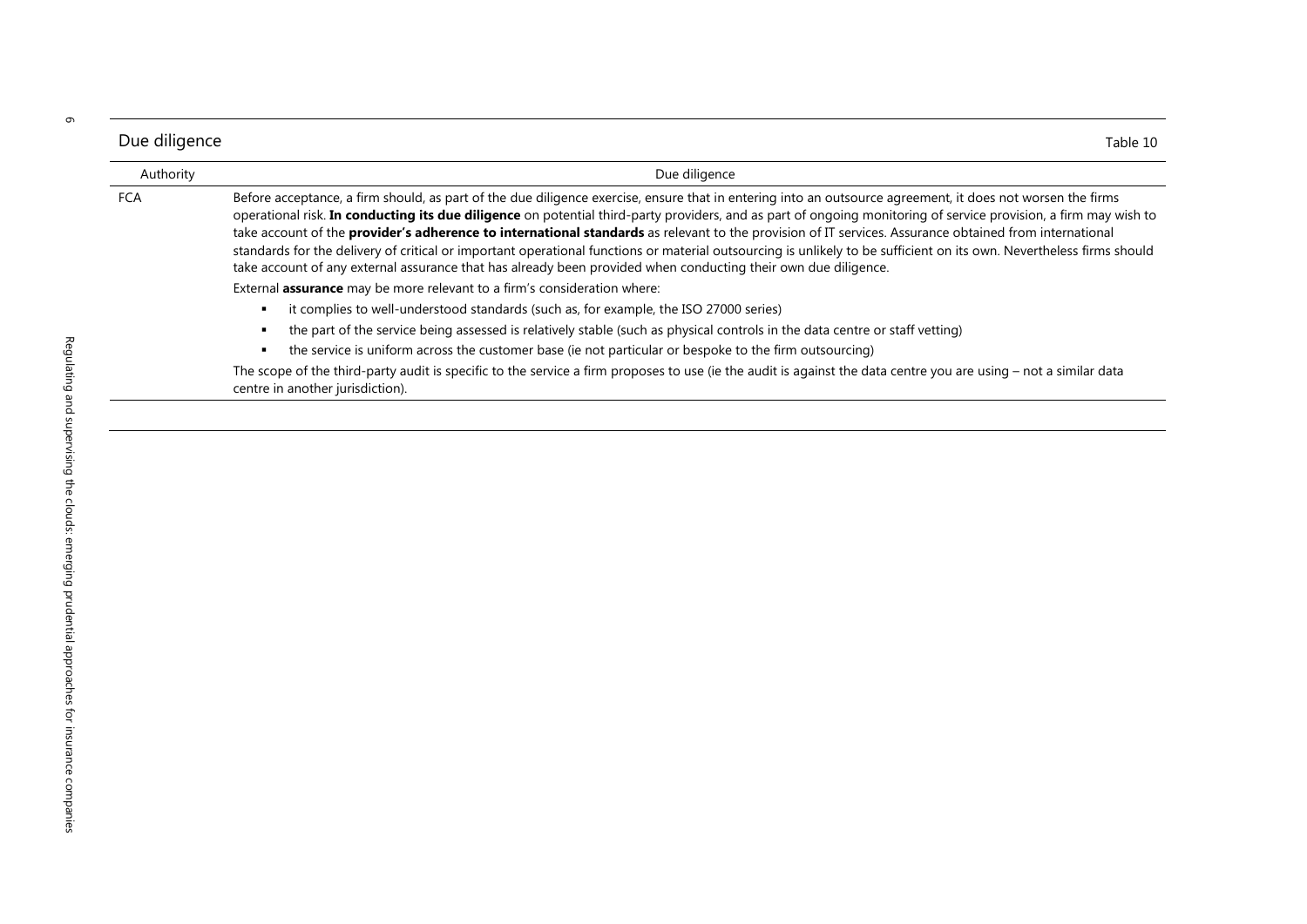|           | Risk assessment of outsourcing arrangements                                                                                                                                                                                                                                                                                                                                                                                                                                                                                                                                                                                                                                                                                                                                                                                                                                                                                                                                                                                                                                                                                                                                                                                                                                                                                                                                                                                                                                                                                                                                                                                             | Table 11 |
|-----------|-----------------------------------------------------------------------------------------------------------------------------------------------------------------------------------------------------------------------------------------------------------------------------------------------------------------------------------------------------------------------------------------------------------------------------------------------------------------------------------------------------------------------------------------------------------------------------------------------------------------------------------------------------------------------------------------------------------------------------------------------------------------------------------------------------------------------------------------------------------------------------------------------------------------------------------------------------------------------------------------------------------------------------------------------------------------------------------------------------------------------------------------------------------------------------------------------------------------------------------------------------------------------------------------------------------------------------------------------------------------------------------------------------------------------------------------------------------------------------------------------------------------------------------------------------------------------------------------------------------------------------------------|----------|
| Authority | Risk assessment of outsourcing arrangements                                                                                                                                                                                                                                                                                                                                                                                                                                                                                                                                                                                                                                                                                                                                                                                                                                                                                                                                                                                                                                                                                                                                                                                                                                                                                                                                                                                                                                                                                                                                                                                             |          |
| APRA      | Once the solution design is completed, it would be appropriate to conduct a risk assessment considering the following:<br>ability for the APRA-regulated entity to avoid a significant impact on business operations and meet obligations regardless of technology, people,<br>process or service provider failure;<br>ability to meet performance, capacity, security, high-availability, recoverability and other business requirements;<br>$\bullet$<br>adequacy of secure design principles and development practices;<br>$\bullet$<br>adequacy of processes to verify that software operates as intended within the cloud computing service;<br>٠<br>critical and/or sensitive IT assets which are accessible from the cloud computing service;<br>$\bullet$<br>ability to meet legislative and prudential requirements (including the outsourcing standards); and<br>٠<br>any impediments which could inhibit APRA's ability to fulfil its duties as a prudential regulator.<br>$\bullet$<br>An APRA-regulated entity would normally conduct initial and periodic security and risk assessment of all material service provision arrangements. Security and<br>risk assessments would typically be conducted whenever a material change to existing arrangements occurs.<br>Comprehensive risk assessments typically include consideration of factors such as:<br>the nature of the service (including specific underlying arrangement);<br>the provider and the location of the service;<br>the criticality and sensitivity of the IT assets involved,<br>the transition process; and<br>$\bullet$<br>the target operating model |          |
|           | Risk assessments are generally more effective when the risks are clearly described and at a level of granularity that allows for a meaningful understanding of<br>the actual risk and mitigating controls associated with each risk, including any required remediation actions.<br>Scenario analysis of plausible security events, including a loss of availability, is a useful technique to understand risks associated with the arrangement. This<br>includes consideration of the risks to critical and/or sensitive IT assets which are accessible from the cloud computing service.<br>Observed weaknesses: i) high-level risk descriptions that lack clarity or describe control weaknesses rather than risks; ii) lack of consideration of critical and/or<br>sensitive IT assets which are accessible from the cloud computing service; iii) inadequate consideration of the sensitivity of data (collectively and at the<br>individual field level) when considering implementation solution options for cloud computing services; iv) cursory risk assessments which fail to consider<br>specific risks and any changes to the risk profile; v) control design and operation, and assurance obtained, do not accurately reflect APRA-regulated entity<br>responsibilities for operating and managing the arrangement; and vi) limited due diligence and assurance activities undertaken, with heavy reliance placed on<br>provider attestations and/or usage by other organisations.                                                                                                                                        |          |
| ACPR      | As the risks associated with cloud computing are many and new (without sufficient hindsight being available), the use of cloud services should only ever<br>result from the demonstration that the benefits they bring are worth the risks taken. The key question of any discussion on the use of cloud computing is<br>the control of information and its degree of sensitivity.                                                                                                                                                                                                                                                                                                                                                                                                                                                                                                                                                                                                                                                                                                                                                                                                                                                                                                                                                                                                                                                                                                                                                                                                                                                      |          |

 $\bar{\mathcal{A}}$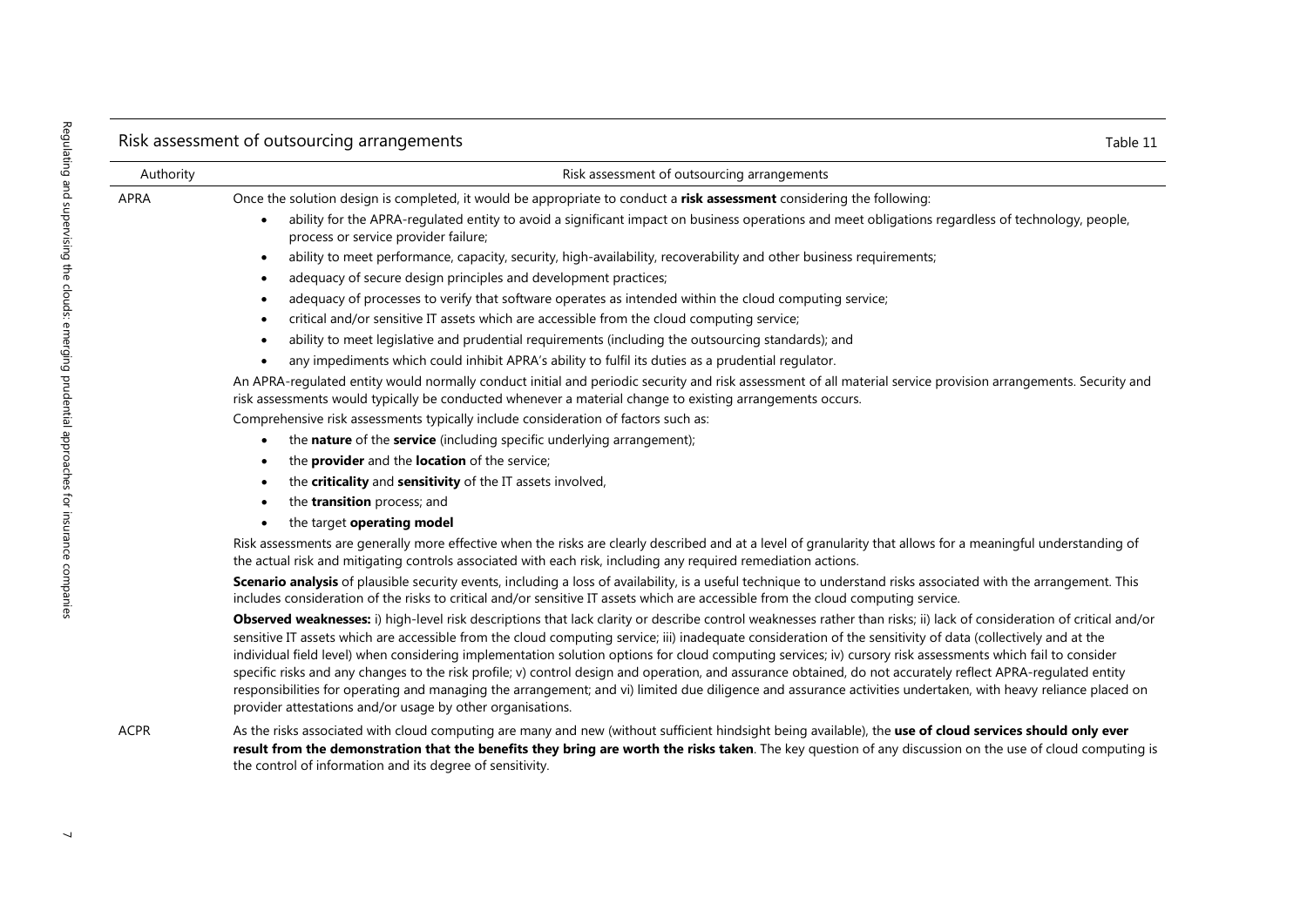| Authority    | Risk assessment of outsourcing arrangements                                                                                                                                                                                                                                                                                                                                                                                                                                                                                                                                                                                                                                                                                                                                                                                                                                                                                                                                                                                                                                                                                                                                                                                                                                          |
|--------------|--------------------------------------------------------------------------------------------------------------------------------------------------------------------------------------------------------------------------------------------------------------------------------------------------------------------------------------------------------------------------------------------------------------------------------------------------------------------------------------------------------------------------------------------------------------------------------------------------------------------------------------------------------------------------------------------------------------------------------------------------------------------------------------------------------------------------------------------------------------------------------------------------------------------------------------------------------------------------------------------------------------------------------------------------------------------------------------------------------------------------------------------------------------------------------------------------------------------------------------------------------------------------------------|
| <b>IRDAI</b> | Requirements that institutions must meet prior to engagement:                                                                                                                                                                                                                                                                                                                                                                                                                                                                                                                                                                                                                                                                                                                                                                                                                                                                                                                                                                                                                                                                                                                                                                                                                        |
|              | Risk assessment shall be conducted for determining the risks involved in granting access to third parties to organisation's information or information<br>systems.                                                                                                                                                                                                                                                                                                                                                                                                                                                                                                                                                                                                                                                                                                                                                                                                                                                                                                                                                                                                                                                                                                                   |
|              | The list of security controls shall be determined to be implemented based on the type of engagement and nature of information sharing<br>requirement.                                                                                                                                                                                                                                                                                                                                                                                                                                                                                                                                                                                                                                                                                                                                                                                                                                                                                                                                                                                                                                                                                                                                |
|              | Data should be shared only on "Need to know" basis.                                                                                                                                                                                                                                                                                                                                                                                                                                                                                                                                                                                                                                                                                                                                                                                                                                                                                                                                                                                                                                                                                                                                                                                                                                  |
| <b>DNB</b>   | Supervised institutions must analyse and sufficiently mitigate risks. This also applies to operational processes that are (partly) outsourced to a third party. In<br>line with statutory requirements, DNB assumes the supervised institutions are able to produce a coherent risk analysis before they decide to outsource<br>operational (IT) processes. Such a risk analysis should encompass in any case an assessment regarding compliance with current legislation, regarding the<br>mutual understanding about the services offered (the agreement), regarding the stability and reliability of the service provider, regarding the location where<br>the services are to be provided, and regarding the importance of and reliance on the outsourced IT services and/or IT components. In case of cloud<br>computing, this requires explicit attention to risks associated with, among other things, data integrity, data confidentiality and data availability. Also,<br>assurance must be obtained as regards the location where the business data are to be processed and stored. In the event of stopping the use of third-party<br>services, the supervised institution must secure all data and verify that all data has been removed from the third party's systems. |
| SAMA         | The cloud computing policy for hybrid and public cloud services should address requirements for the process for adopting cloud services, including a cyber-<br>security risk assessment on the cloud service provider and its cloud services should be performed.                                                                                                                                                                                                                                                                                                                                                                                                                                                                                                                                                                                                                                                                                                                                                                                                                                                                                                                                                                                                                    |
| MAS          | The types of risks in CS that confront institutions are not distinct from that of other forms of outsourcing arrangements. Institutions should apply sound<br>governance and risk management practices articulated in this set of quidelines when subscribing to CS.                                                                                                                                                                                                                                                                                                                                                                                                                                                                                                                                                                                                                                                                                                                                                                                                                                                                                                                                                                                                                 |

Risk assessment of outsourcing arrangements Table 11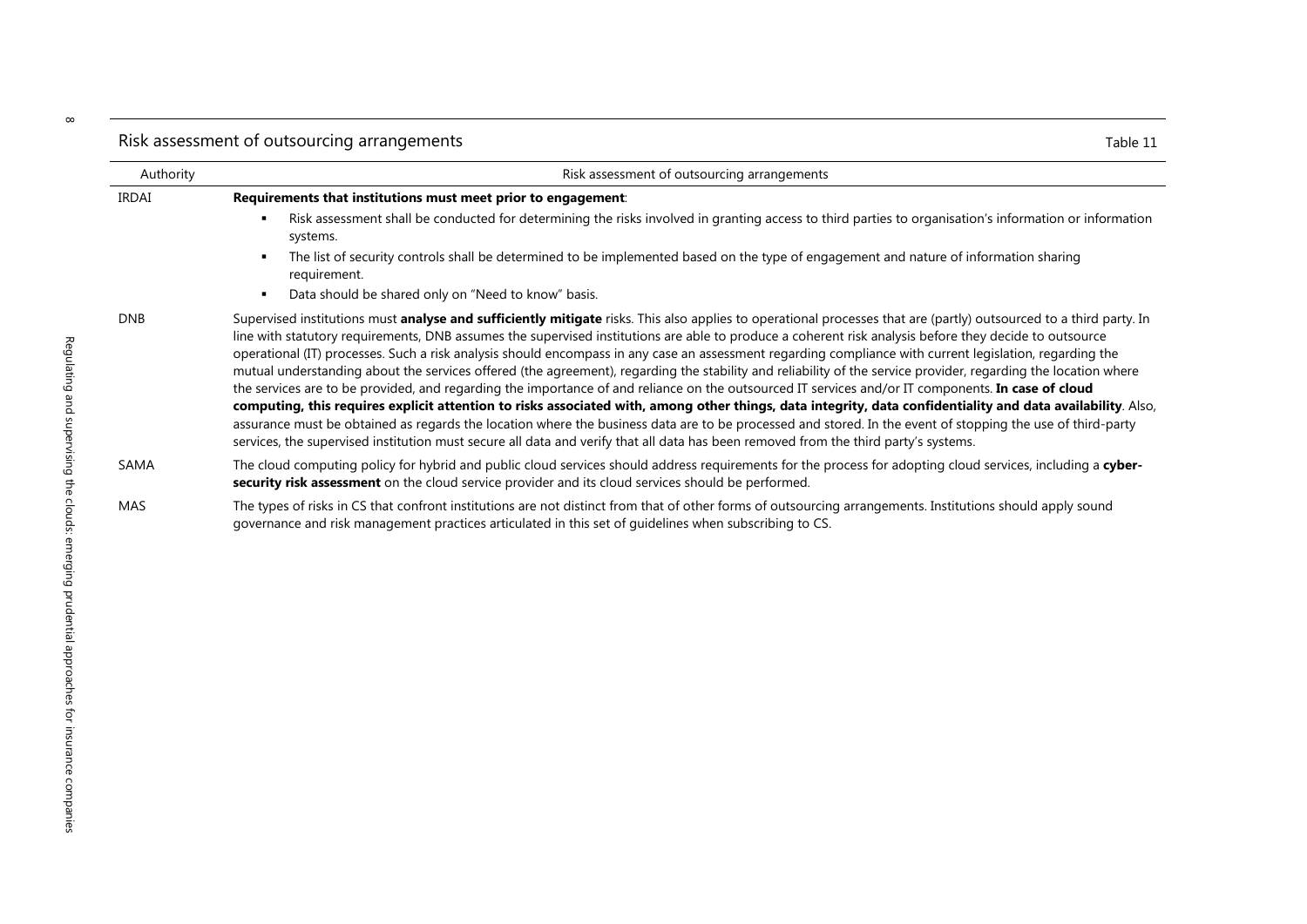|           | Risk assessment of outsourcing arrangements<br>Table 11                                                                                                                                                                                                             |
|-----------|---------------------------------------------------------------------------------------------------------------------------------------------------------------------------------------------------------------------------------------------------------------------|
| Authority | Risk assessment of outsourcing arrangements                                                                                                                                                                                                                         |
| FCA       | Before acceptance, a firm should:                                                                                                                                                                                                                                   |
|           | have a clear and <b>documented business case or rationale</b> in support of the decision to use one or more service providers for the delivery of critical<br>х<br>or important operational functions or material outsourcing;                                      |
|           | ensure the service is suitable for the firm and consider any relevant legal or regulatory obligations, including where a firm is looking to change their<br>п<br>existing outsourcing requirements;                                                                 |
|           | consider the relative risks of using one type of service over another eg <b>public versus private 'cloud</b> ;'<br>п                                                                                                                                                |
|           | know which jurisdiction the service provider's business premises are located in and how that affects the firm's outsource arrangements;<br>п                                                                                                                        |
|           | assess the overall operational risks associated with the regulated service for which the firm is responsible and assign responsibility for managing<br>п<br>them;                                                                                                   |
|           | carry out a risk assessment to identify relevant risks and identify steps to mitigate them and document this assessment;<br>п                                                                                                                                       |
|           | identify current industry good practice, including data and information security management system requirements, cyber risks, as well as the relevant<br>п<br>regulator's rules and guidance to then use this to support its decision-making;                       |
|           | carry out a security risk assessment that includes the service provider and the technology assets administered by the firm;<br>п                                                                                                                                    |
|           | know whether its contract with the service provider is governed by the law and subject to the jurisdiction of the UK. If it is not, it should still ensure<br>٠<br>effective access to data and business premises for the firm, auditor and relevant regulator; and |
|           | consider any additional legal or regulatory obligations and requirements that may arise such as through the General Data Protection Regulation<br>л<br>(GDPR)                                                                                                       |
|           |                                                                                                                                                                                                                                                                     |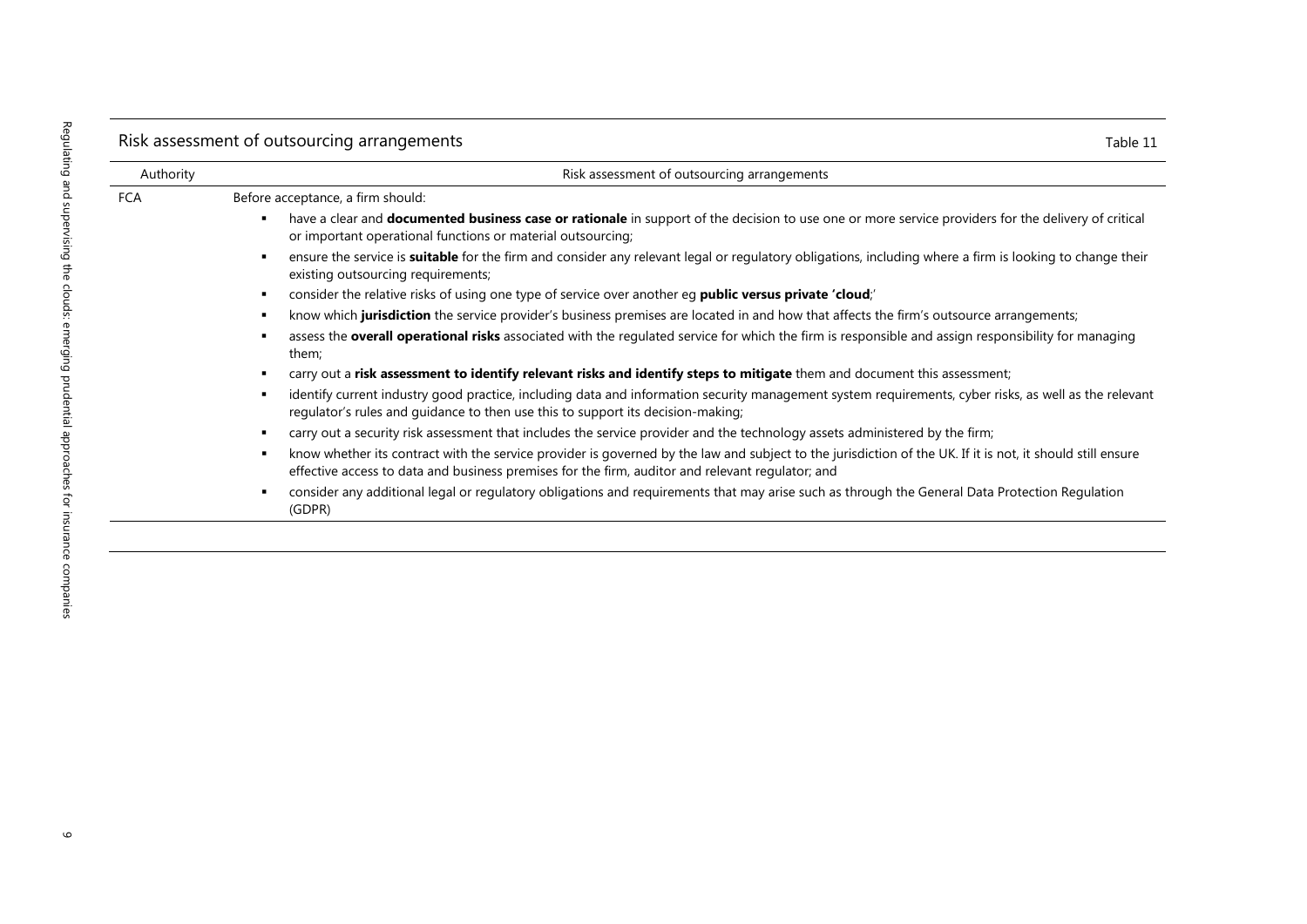|             | Data protection and security                                                                                                                                                                                                                                                                                                                                                                                                                                                                                                                                                                                                                                                                                                                                                                                                                                                                                                                                                                                                                                                                                                                                                                                                                                                                                                                                                                                                                                                                                                                                                                                                                                                                                                                                                                                                                                                                                                                                                                                                                                     | Table 12 |
|-------------|------------------------------------------------------------------------------------------------------------------------------------------------------------------------------------------------------------------------------------------------------------------------------------------------------------------------------------------------------------------------------------------------------------------------------------------------------------------------------------------------------------------------------------------------------------------------------------------------------------------------------------------------------------------------------------------------------------------------------------------------------------------------------------------------------------------------------------------------------------------------------------------------------------------------------------------------------------------------------------------------------------------------------------------------------------------------------------------------------------------------------------------------------------------------------------------------------------------------------------------------------------------------------------------------------------------------------------------------------------------------------------------------------------------------------------------------------------------------------------------------------------------------------------------------------------------------------------------------------------------------------------------------------------------------------------------------------------------------------------------------------------------------------------------------------------------------------------------------------------------------------------------------------------------------------------------------------------------------------------------------------------------------------------------------------------------|----------|
| Authority   | Data protection and security                                                                                                                                                                                                                                                                                                                                                                                                                                                                                                                                                                                                                                                                                                                                                                                                                                                                                                                                                                                                                                                                                                                                                                                                                                                                                                                                                                                                                                                                                                                                                                                                                                                                                                                                                                                                                                                                                                                                                                                                                                     |          |
| <b>APRA</b> | It is important that the strength of the <b>control environment</b> is commensurate with:<br>the risks involved;<br>٠<br>the sensitivity and criticality of the IT assets involved;<br>$\blacksquare$<br>the level of trust that will be placed on the cloud computing service environment; and<br>the shared responsibilities between the service provider and entity.<br>The aspects of the control environment which would typically be managed by an APRA-regulated entity include: maintaining data quality, information security                                                                                                                                                                                                                                                                                                                                                                                                                                                                                                                                                                                                                                                                                                                                                                                                                                                                                                                                                                                                                                                                                                                                                                                                                                                                                                                                                                                                                                                                                                                           |          |
|             | (such as identity and access management, incident detection and response management, data loss prevention, vulnerability management, configuration<br>management, encryption and key management) and the ongoing monitoring of control effectiveness.                                                                                                                                                                                                                                                                                                                                                                                                                                                                                                                                                                                                                                                                                                                                                                                                                                                                                                                                                                                                                                                                                                                                                                                                                                                                                                                                                                                                                                                                                                                                                                                                                                                                                                                                                                                                            |          |
|             | An understanding of the nature and strength of controls required is typically achieved through initial and periodic (or on material change) assessments of<br>Observed weaknesses: Inadequate consideration of the following: i) controls to prevent, detect and respond in a timely manner to unauthorised access and<br>changes to the APRA-regulated entity's environment by internal staff and service provider staff, service accounts, other customers or third parties, including<br>any changes to the environment which may weaken preventative controls (eg configuration changes to the entity's environment or platform); ii) access rights,<br>ensuring they are limited to those required for the assigned role - for example, a Platform as a Service (PaaS) provider requires access to maintain the<br>platforms supporting the customer's environment but not the ability to access the virtual assets within that environment; iii) controls relating to administration<br>console system access and encryption key management; iv) controls to ensure appropriate isolation from third parties to protect against intentional or<br>inadvertent security incidents; v) protection of sensitive data, both in transit and storage, through cryptographic techniques; v) controls to protect critical<br>and/or sensitive IT assets which are accessible from the cloud computing service; ; vi) protection (eg using desensitisation) of sensitive data in non-production<br>environments (eg development and test); and vii) alignment of the disaster recovery environment with the security requirements of the production systems.<br>System administrator capabilities enable the execution of high impact activities and potentially provide unauthorised access to sensitive IT assets.<br>Consequently, system administrator access entitlements would normally be subject to stronger controls, commensurate with the heightened risks involved.<br>Additional controls relating to system administrator capabilities could include: |          |
|             | administration tools, systems, consoles and other related software restricted to only those authorised;<br>٠<br>access restricted to the minimum time and capability required to perform an authorised activity;<br>system administrators restricted from accessing sensitive IT assets through the use of cryptographic, authentication and other techniques;<br>four-eyes principle (also know as two-person rule) applied to high impact activities (eg deletion of an entire environment);<br>restrictions on the location and number of authorised system administrators (an APRA-regulated entity should have visibility of system administrators<br>which could impact the entity's environment);<br>multi-factor authentication for system administrator access and activities;<br>٠<br>logging and other detective controls for monitoring system administrator activities; and<br>backup and log data protected through segregation of administrator duties and environments.                                                                                                                                                                                                                                                                                                                                                                                                                                                                                                                                                                                                                                                                                                                                                                                                                                                                                                                                                                                                                                                                          |          |
|             |                                                                                                                                                                                                                                                                                                                                                                                                                                                                                                                                                                                                                                                                                                                                                                                                                                                                                                                                                                                                                                                                                                                                                                                                                                                                                                                                                                                                                                                                                                                                                                                                                                                                                                                                                                                                                                                                                                                                                                                                                                                                  |          |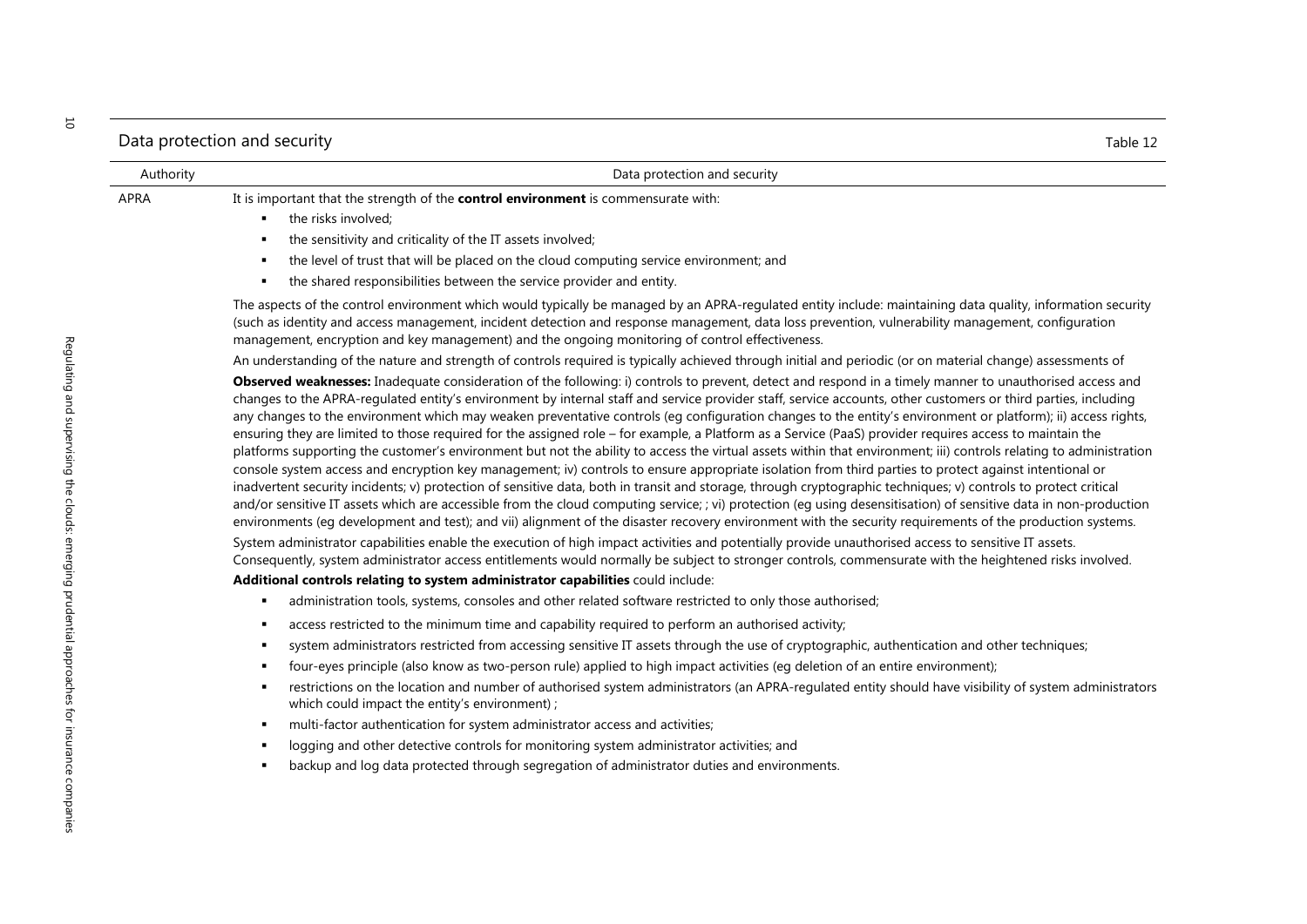| Data protection and security | Table 12 |
|------------------------------|----------|

| Authority | Data protection and security                                                                                                                                                                                                                                                                                                                                                                                                                                                                                                                                                                                                                                                           |
|-----------|----------------------------------------------------------------------------------------------------------------------------------------------------------------------------------------------------------------------------------------------------------------------------------------------------------------------------------------------------------------------------------------------------------------------------------------------------------------------------------------------------------------------------------------------------------------------------------------------------------------------------------------------------------------------------------------|
|           | Implementation of controls: The nature of cloud computing services necessitates the allocation of responsibility for the implementation of controls between<br>the provider and the client. This is commonly referred to as the shared responsibility model. Due to the myriad of cloud computing service offerings that can<br>be consumed, it would be prudent for APRA-regulated entities to carefully consider the differing levels of responsibility for operating and managing these<br>arrangements. Accordingly, an APRA-regulated entity's responsibilities would typically reflect both the combination of controls implemented and assurance<br>obtained from the provider. |
|           | An APRA-regulated entity would normally have the capability to evaluate the design and operating effectiveness of controls within the shared responsibility<br>model (both provider and APRA-regulated entity), with a level of assessment commensurate with the impact on the APRA-regulated entity if the service is<br>compromised.                                                                                                                                                                                                                                                                                                                                                 |
|           | This normally involves evaluations initiated by the APRA-regulated entity (resourced internally and via independent expertise) as well as the leveraging of audit<br>reports initiated by the service provider, conducted by an independent third party. Common examples include Service Organisation Control reports (SOC<br>1/2/3) and ISO27001/2, ISO 27017, CSA STAR, NIST Cyber Security Framework. It is important, however, that the APRA-regulated entity considers the adequacy<br>of audit reports initiated by the service provider for this purpose and supplement these where considered deficient.                                                                       |

Common areas of responsibility for the different cloud computing models:

| <b>Areas of responsibility</b>               | Infrastructure as a<br>Service (IaaS) | (Paas)   | Platform as a Service   Software as a Service  <br>(SaaS) |
|----------------------------------------------|---------------------------------------|----------|-----------------------------------------------------------|
| Ongoing monitoring for control effectiveness | Customer                              | Customer | Customer                                                  |
| Customer side information security           | Customer                              | Customer | Customer                                                  |
| Data quality                                 | Customer                              | Customer | Customer                                                  |
| Application management                       | Customer                              | Customer | Provider                                                  |
| Virtual machines and networks                | Customer                              | Provider | Provider                                                  |
| Cloud infrastructure                         | Provider                              | Provider | Provider                                                  |

An important control objective is the timely detection of unauthorised access and usage of the APRA-regulated entity's environment by the service provider's staff, service accounts, other customers or third parties. This includes any changes to the environment which may weaken preventative controls (eg configuration changes to the entity's environment or platform). An APRA-regulated entity would normally have controls for responding in a timely manner to these alerts.

**Observed weaknesses:** Inadequate consideration of the following: i) roles and accountabilities under the shared responsibility model; ii) controls for which the APRA-regulated entity is responsible for under the shared responsibility model. Examples include identity and access management, incident detection and response management, data loss prevention, vulnerability management, configuration management, encryption and key management; and iii) scope and coverage of audits initiated by the service provider for sufficiency.

OSFI Regarding the general outsourcing requirements, for cloud computing OSFI recommends to have emphasis on confidentiality, security and separation of property. Under the self-assessment guide, it is recommended that:

- Contracts for all material outsourcing arrangements and critical IT service providers include the provision for safeguarding the firm's information.
- Firms have processes in place to ensure the timely notification of a cyber incident from service providers with whom the firm has one or more material outsourcing arrangements, or critical IT service providers.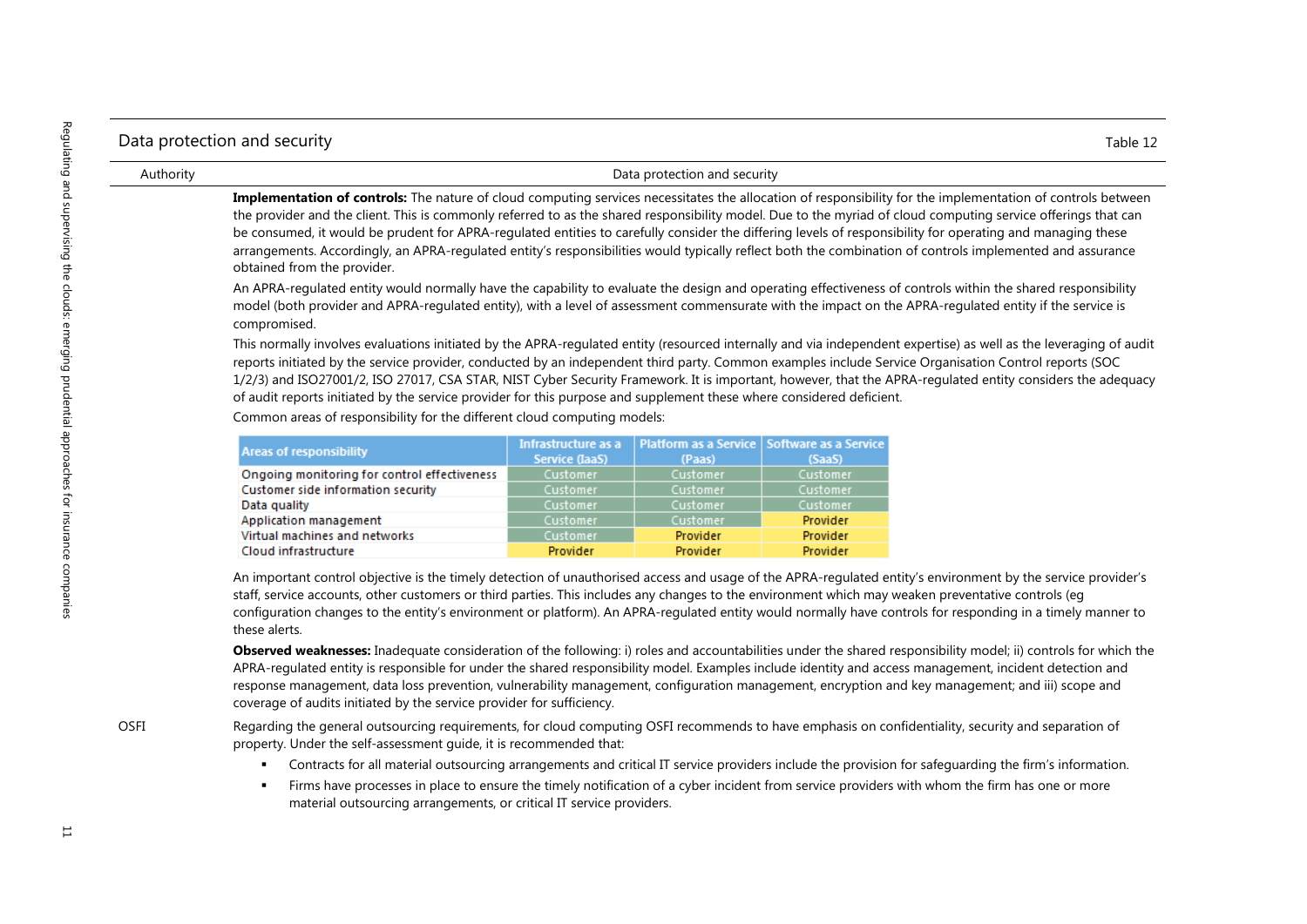Data protection and security Table 12

| Authority | Data protection and security                                                                                                                                                                                                                                                                                                                                                                                                                                                                                                                                                                                                                                                                                                                                                                                                                                                                                                                                                                                                                                                                                                                                                                                                                                                                                                                                                                                       |
|-----------|--------------------------------------------------------------------------------------------------------------------------------------------------------------------------------------------------------------------------------------------------------------------------------------------------------------------------------------------------------------------------------------------------------------------------------------------------------------------------------------------------------------------------------------------------------------------------------------------------------------------------------------------------------------------------------------------------------------------------------------------------------------------------------------------------------------------------------------------------------------------------------------------------------------------------------------------------------------------------------------------------------------------------------------------------------------------------------------------------------------------------------------------------------------------------------------------------------------------------------------------------------------------------------------------------------------------------------------------------------------------------------------------------------------------|
| ACPR      | The peculiarities of cloud computing concern the criteria of information security in particular:                                                                                                                                                                                                                                                                                                                                                                                                                                                                                                                                                                                                                                                                                                                                                                                                                                                                                                                                                                                                                                                                                                                                                                                                                                                                                                                   |
|           | Data privacy: the protection of sensitive and personal data, as well as compliance with banking secrecy, are particularly difficult within pooled<br>infrastructures that can potentially be accessed by local regulatory bodies. This risk is accentuated by the lack of visibility in terms of the location of<br>data and therefore the applicable regulations and the number of stakeholders in a cloud computing solution. The question of data privacy is also an<br>issue in terms of ensuring their effective destruction when the service is terminated, including backups in sites that may be geographically dispersed.                                                                                                                                                                                                                                                                                                                                                                                                                                                                                                                                                                                                                                                                                                                                                                                 |
|           | Availability of data and processes: the dispersal of data and the multiplicity of parties involved undermine the company's ability to ensure these<br>criteria. The asymmetric relationship that links the supplier to its customer, characterised in particular by the difficulty of including binding<br>commitments (penalty clauses) on a minimum level of availability, may enhance this risk.                                                                                                                                                                                                                                                                                                                                                                                                                                                                                                                                                                                                                                                                                                                                                                                                                                                                                                                                                                                                                |
|           | Data integrity: the use of a cloud computing service creates a risk to the overall integrity of the information system owing to the loss of technical<br>expertise or even dependency on the supplier. More specifically, management by the customer organisation of cloud computing services is more<br>remote and restricted than in other cases of outsourcing, resulting over the long term in a significant risk of dependency: loss of knowledge of the<br>information system and the associated expertise and being tied to the supplier's specific technology may prevent reversibility of the service.                                                                                                                                                                                                                                                                                                                                                                                                                                                                                                                                                                                                                                                                                                                                                                                                    |
|           | Where they concern core (and/or confidential) activities, the implementation of cloud services must be accompanied by suitable risk management measures:                                                                                                                                                                                                                                                                                                                                                                                                                                                                                                                                                                                                                                                                                                                                                                                                                                                                                                                                                                                                                                                                                                                                                                                                                                                           |
|           | Legal: the contractual framework of the service is mandatory. The measures for data protection implemented by the service provider must be<br>$\blacksquare$<br>assessed before subscription to the service. Concerning the protection of personal data, the service must comply with EU regulations on data<br>protection and more broadly with the rules of protection of intellectual property. Some elements transferred to the cloud are likely to become part of<br>the company's intellectual property capital and must be the subject of a contractual clause. Moreover, any change in the nature of the service must<br>be controlled, including changes to software versions. The corporate customer using a cloud solution must establish a form of ongoing contractual<br>management, relying on penalty clauses to be applied in the event of shortcomings in the service rendered by the service provider.<br>Technical: in the absence of anonymisation, confidential data entrusted to the service provider must be encrypted during transport and during<br>storage. The encryption solution must be controlled by the owner of the data (which implies that key management is performed by the company<br>subject to the supervision of the ACP), and particular attention must be paid to the segregation of environments between customer companies and<br>to the management of access rights. |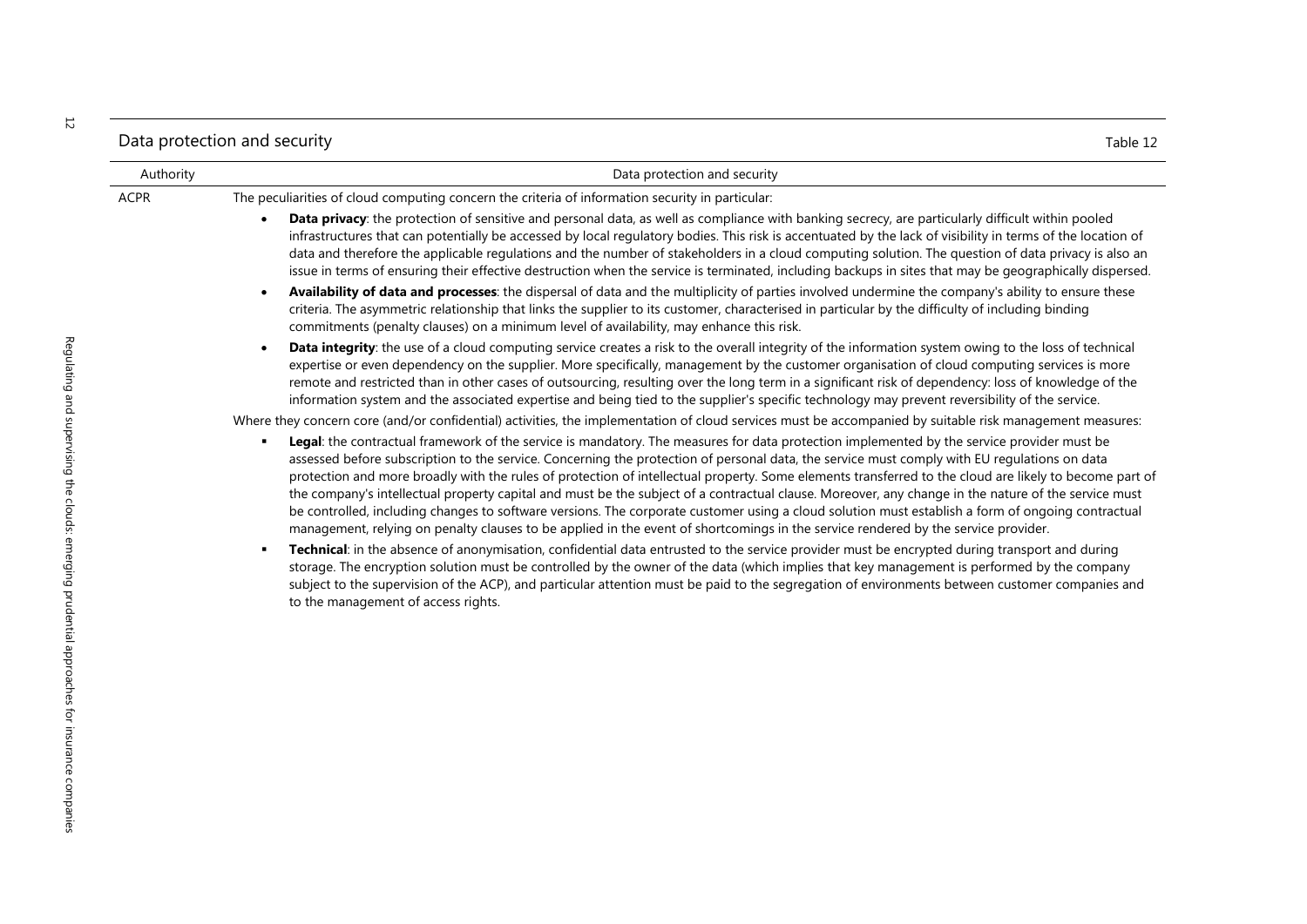### Data protection and security Table 12

| Authority | Data protection and security                                                                                                                                                                                                                                                                                                                                                                                                                       |
|-----------|----------------------------------------------------------------------------------------------------------------------------------------------------------------------------------------------------------------------------------------------------------------------------------------------------------------------------------------------------------------------------------------------------------------------------------------------------|
| IRDAI     | To ensure that information processed, transmitted and stored on the cloud architecture is secure, procedures & quidelines shall be framed to provide direction<br>for hosting the type of information, its criticality and the level of security controls to be adopted, on cloud or on any external hosting infrastructure:                                                                                                                       |
|           | With reference to the electronic maintenance of core business records, records shall be hosted within India.<br>$\blacksquare$                                                                                                                                                                                                                                                                                                                     |
|           | The selection of cloud hosting model shall depend on the criticality of the information being hosted.<br>٠.                                                                                                                                                                                                                                                                                                                                        |
|           | Business justification for considering inevitable to host the data and system in Cloud.<br>٠                                                                                                                                                                                                                                                                                                                                                       |
|           | An appropriate service level agreement (SLA) shall be in place to address:                                                                                                                                                                                                                                                                                                                                                                         |
|           | security control measures to prevent, detect and react to breaches including data leakage and demonstration of the same;<br>٠<br>unilateral contract termination/exit clause; and<br>٠                                                                                                                                                                                                                                                             |
|           | right to audit for IRDAI /Law enforcement agencies and Cert-fin to access information / log.<br>٠                                                                                                                                                                                                                                                                                                                                                  |
|           | Service Provider's contract shall include clauses to ensure confidentiality, integrity, availability and privacy of the data collected, processed, stored and disposed<br>through cloud services.                                                                                                                                                                                                                                                  |
|           | Contracts with service provider shall include but not limited to following in addition to the other contractual requirement: i) SLA; ii) compliance to applicable<br>laws & regulations; iii) data ownership; iv) authentication controls; v) log retrievals; vi) patch management; vii) configuration management; viii)<br>application/system security testing; ix) data recovery plan; and x) data deletion at separation or expiry of contract. |
|           | Cloud Access Control: appropriate access control mechanism shall be implemented with reliable authentication mechanism to ensure: a) data is not shared<br>accidentally with other customers on the cloud; b) cloud service provider/application service provider/any third-party personnel controls are in place to provide<br>a logical segregation of duties; and c) logging and monitoring of privilege access shall be carried out.           |
|           | <b>Cloud Data Security should cover:</b>                                                                                                                                                                                                                                                                                                                                                                                                           |
|           | controls related to Operations Security shall be implemented for ensuring Secure Configuration, Application, OS, DB, Web Server, Back-up &<br>٠<br>Recovery, Change Management, Capacity & Demand Management, Protection against Malicious Code and Monitoring, Auditing & Logging security<br>requirements on cloud;                                                                                                                              |
|           | data-in-transition cloud shall be in encrypted form, as appropriate to the information classification;<br>٠                                                                                                                                                                                                                                                                                                                                        |
|           | encryption techniques shall be implemented for cloud data hosting like Data in Transit and Data-at-rest for PII;                                                                                                                                                                                                                                                                                                                                   |

- it is recommended to use appropriate Data Loss Prevention (DLP) solution to identify, monitor and protect sensitive data and manage the data risk for the organisation;
- data retention and destruction schedules should be defined by the organisation and service provider should be made responsible to destroy the data upon request, with special emphasis on destroying all data in all locations including slack in data structures and on the media. The company should audit this practice, wherever applicable; and
- data retention controls should also ensure that the multiple copies of the data stored in different locations are also destroyed post the retention timeframe.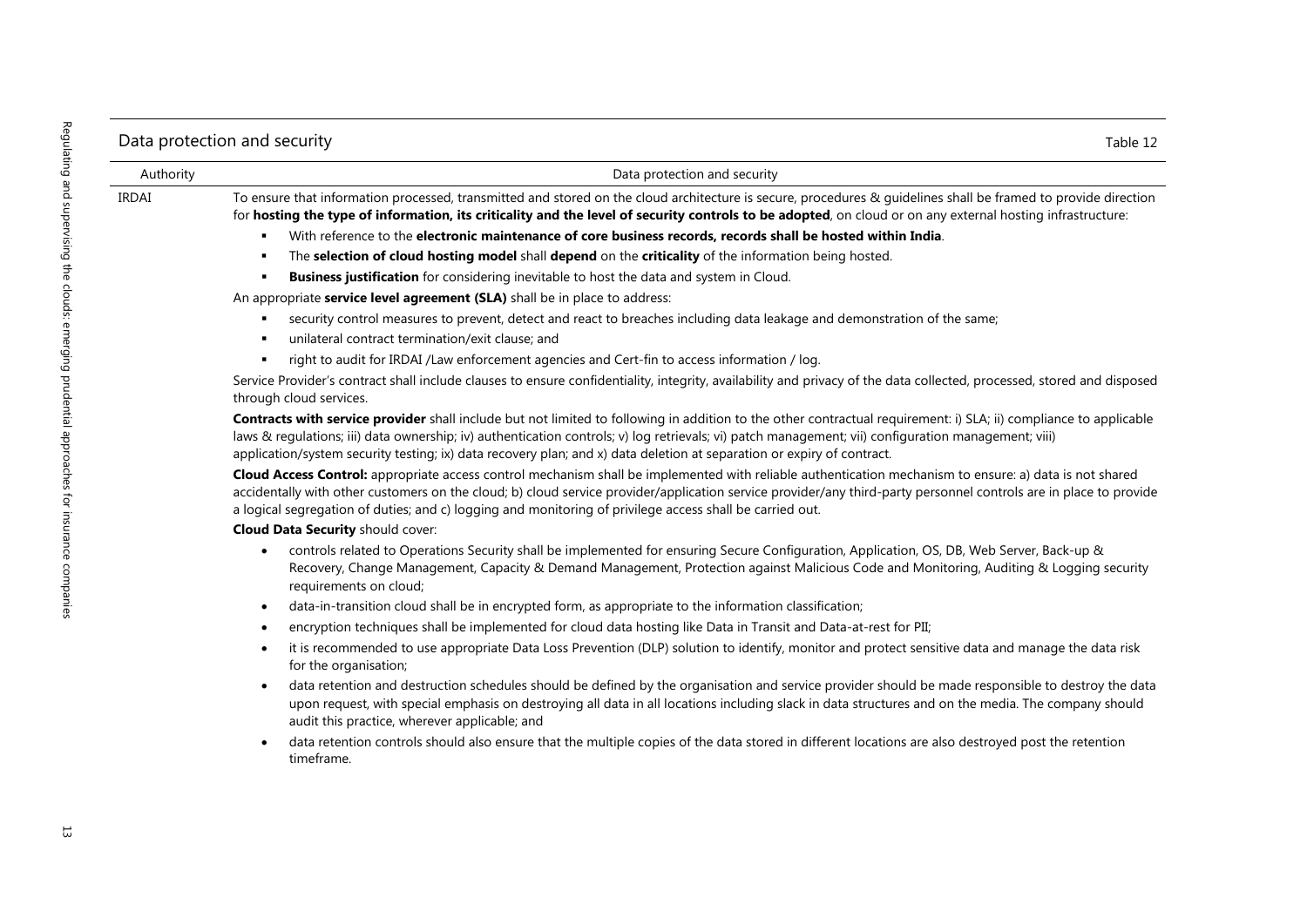| Data protection and security |  | Table 12 |
|------------------------------|--|----------|
|------------------------------|--|----------|

| Authority  | Data protection and security                                                                                                                                                                                                                                                                                                                                                                                                                                                                                                                                                                                                                                                                                                                                      |
|------------|-------------------------------------------------------------------------------------------------------------------------------------------------------------------------------------------------------------------------------------------------------------------------------------------------------------------------------------------------------------------------------------------------------------------------------------------------------------------------------------------------------------------------------------------------------------------------------------------------------------------------------------------------------------------------------------------------------------------------------------------------------------------|
| SAMA       | The cloud computing policy for hybrid and public cloud services should address requirements for:                                                                                                                                                                                                                                                                                                                                                                                                                                                                                                                                                                                                                                                                  |
|            | data use limitations, including that the cloud service provider should not use the Member Organisation's data for secondary purposes;                                                                                                                                                                                                                                                                                                                                                                                                                                                                                                                                                                                                                             |
|            | security, including that the cloud service provider should implement and monitor the cyber-security controls as determined in the risk assessment<br>for protecting the confidentiality, integrity and availability of the Member Organisation's data;                                                                                                                                                                                                                                                                                                                                                                                                                                                                                                            |
|            | data segregation, including that the Member Organisation's data is logically segregated from other data held by the cloud service provider,<br>including that the cloud service provider should be able to identify the Member Organisation's data and at all times should be able to distinguish it<br>from other data.                                                                                                                                                                                                                                                                                                                                                                                                                                          |
| MAS        | Institutions should be aware of CS' typical characteristics such as multi-tenancy, data commingling and the higher propensity for processing to be carried out<br>in multiple locations. Hence, institutions should take active steps to address the risks associated with data access, confidentiality, integrity, sovereignty,<br>recoverability, regulatory compliance and auditing. In particular, institutions should ensure that the service provider possesses the ability to clearly<br>identify and segregate customer data using strong physical or logical controls. The service provider should have in place robust access controls to protect<br>customer information and such access controls should survive the tenure of the contract of the CS. |
| <b>FCA</b> | Regarding data security, a firm should:                                                                                                                                                                                                                                                                                                                                                                                                                                                                                                                                                                                                                                                                                                                           |
|            | agree a data residency policy with the provider upon commencing a relationship with them, which sets out the jurisdictions in which the firm's data<br>can be stored, processed and managed. This policy should be reviewed periodically.                                                                                                                                                                                                                                                                                                                                                                                                                                                                                                                         |
|            | understand the <b>provider's data loss</b> and <b>breach notification processes</b> and ensure they are aligned with the firm's risk appetite and legal or<br>regulatory obligations                                                                                                                                                                                                                                                                                                                                                                                                                                                                                                                                                                              |
|            | consider how data will be <b>segregated</b> (if using a public cloud)<br>٠                                                                                                                                                                                                                                                                                                                                                                                                                                                                                                                                                                                                                                                                                        |
|            | take appropriate steps to mitigate security risks so that the firm's overall security exposure is acceptable<br>٠                                                                                                                                                                                                                                                                                                                                                                                                                                                                                                                                                                                                                                                 |
|            | consider data sensitivity and how the data are transmitted, stored and encrypted, where necessary.                                                                                                                                                                                                                                                                                                                                                                                                                                                                                                                                                                                                                                                                |
|            | Regarding data protection, a firm should comply with the GDPR and any associated guidance. Data protection requirements are separate from FCA Handbook<br>requirements and each must be met separately.                                                                                                                                                                                                                                                                                                                                                                                                                                                                                                                                                           |
|            | Firms should require prompt and appropriately detailed notification of any breaches or other relevant events arising including the invocation of business<br>recovery arrangements and ensure the contract(s) provide for the remediation of breaches and other adverse events.                                                                                                                                                                                                                                                                                                                                                                                                                                                                                   |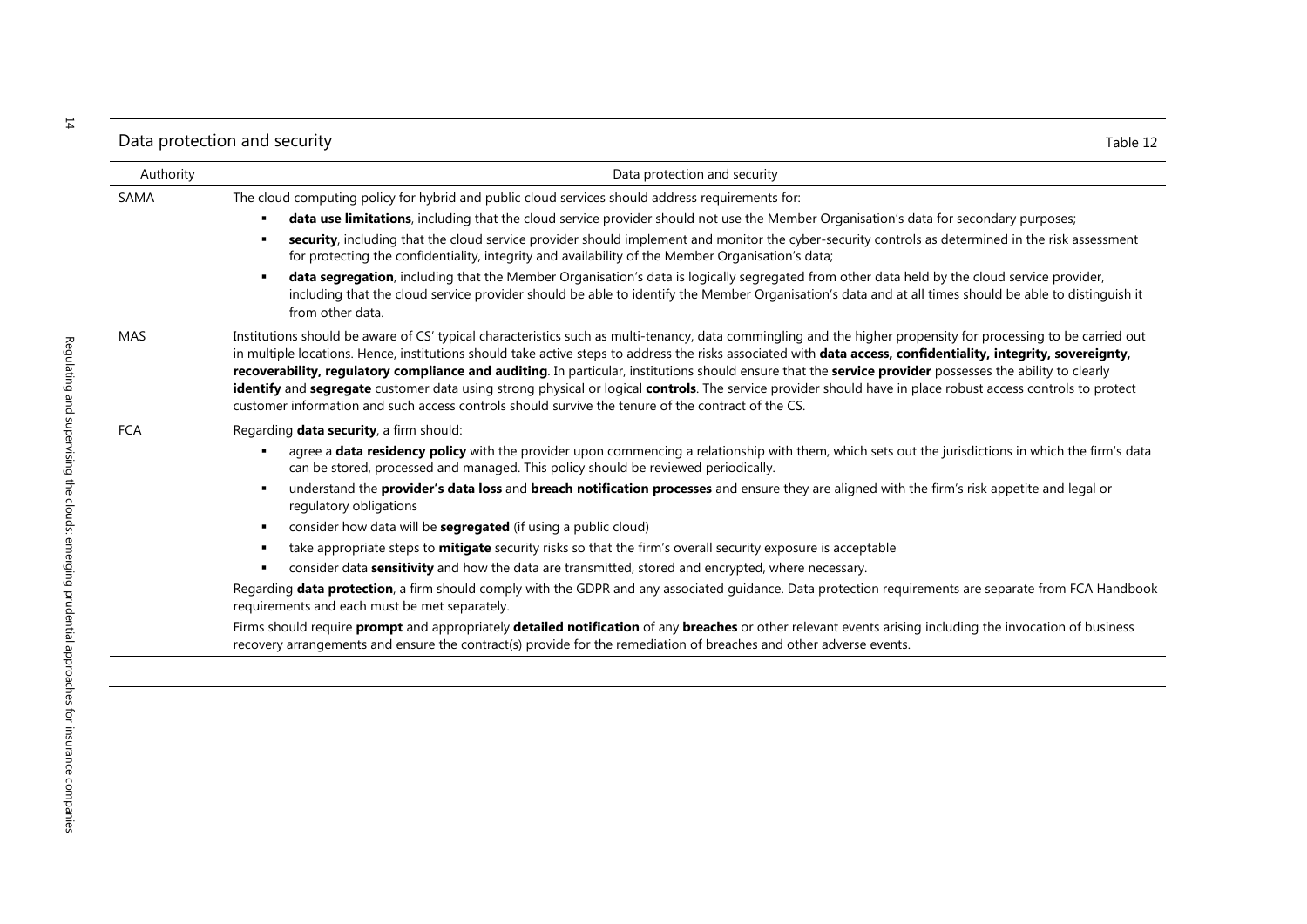| Location     | Table 13                                                                                                                                                                                                                                                                                                                                                                                                                                                                                                                  |
|--------------|---------------------------------------------------------------------------------------------------------------------------------------------------------------------------------------------------------------------------------------------------------------------------------------------------------------------------------------------------------------------------------------------------------------------------------------------------------------------------------------------------------------------------|
| Authority    | Location                                                                                                                                                                                                                                                                                                                                                                                                                                                                                                                  |
| APRA         | Regulated entities are required to consult with APRA prior to entering into an outsourcing arrangement involving a material business activity where<br>offshoring is involved. When the proposed use of cloud computing services involves heightened or extreme inherent risks, APRA encourages<br>consultation prior to entering into any arrangement, regardless of whether offshoring is involved. The intent is to ensure that the APRA-regulated entity<br>understands and has the capability to manage these risks. |
| <b>OSFI</b>  | Regarding the general outsourcing requirements, for cloud computing OSFI recommends to have emphasis on location of records.                                                                                                                                                                                                                                                                                                                                                                                              |
| <b>IRDAI</b> | Regarding cloud security, with reference to the electronic maintenance of core business records, records shall be hosted within India.                                                                                                                                                                                                                                                                                                                                                                                    |
| <b>SAMA</b>  | The cloud computing policy for hybrid and public cloud services should address requirements for data location, including that in principle only cloud<br>services should be used that are located in Saudi Arabia, or when cloud services are to be used outside Saudi Arabia that the Member Organisation should<br>obtain explicit approval from SAMA.                                                                                                                                                                  |
| MAS          | The resiliency and robustness of critical systems which are outsourced to offshore service providers is highly dependent on the stability and availability of<br>cross-border network links. To minimise impact on business operations in the event of a disruption (eg due to earthquake), the FI should ensure that cross-<br>border network redundancy, with strategies such as engagement of different network service providers and alternate network paths, is instituted.                                          |
| FCA          | Before acceptance, firms should review whether the legal and regulatory risks differ if the customers, firms and employees involved in providing or using the<br>services are in different geographic or jurisdictional locations eq UK, EEA or non-EEA.                                                                                                                                                                                                                                                                  |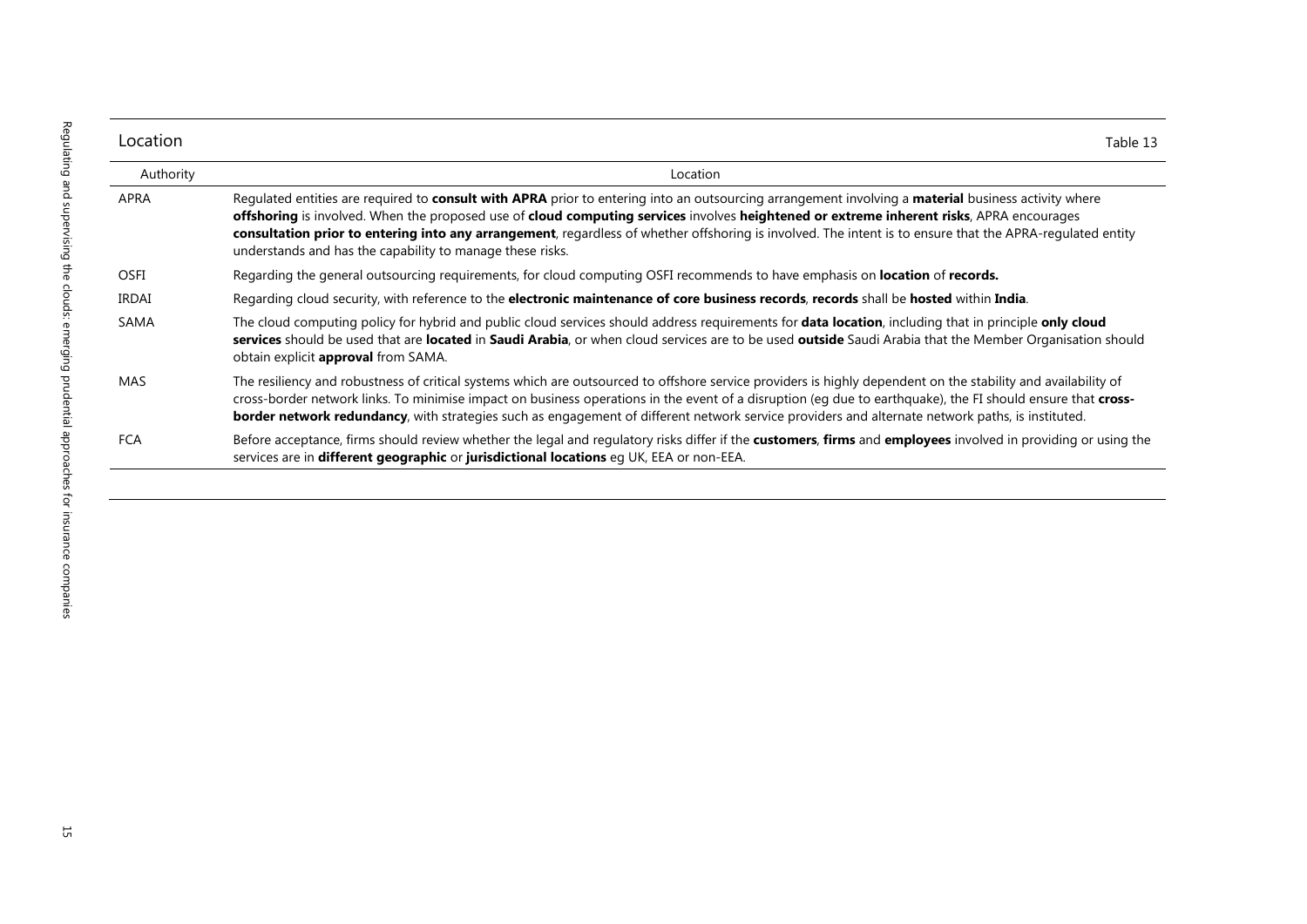| Subcontracting | Table 14                                                                                                                                                                                                                                                                                                                                                                                                                                                                                                                                                           |
|----------------|--------------------------------------------------------------------------------------------------------------------------------------------------------------------------------------------------------------------------------------------------------------------------------------------------------------------------------------------------------------------------------------------------------------------------------------------------------------------------------------------------------------------------------------------------------------------|
| Authority      | Subcontracting                                                                                                                                                                                                                                                                                                                                                                                                                                                                                                                                                     |
| <b>OSFI</b>    | Regarding the general outsourcing requirements, for cloud computing OSFI recommends to have emphasis on subcontracting.                                                                                                                                                                                                                                                                                                                                                                                                                                            |
| <b>ACPR</b>    | The contractual framework must also make it possible to obtain <b>visibility</b> into the service provider's organisation, particularly in terms of any subcontracting.                                                                                                                                                                                                                                                                                                                                                                                            |
| <b>FCA</b>     | Before acceptance, forms should identify, where these are related to the regulated activity being provided, all the service providers in the supply chain and<br>ensure that the requirements on the firm can be complied with throughout the supply chain. Similarly, where multiple providers form part of an overall<br>arrangement (as distinct from a chain) the requirements should be complied with across the arrangement.                                                                                                                                 |
|                | Relationship between service providers:                                                                                                                                                                                                                                                                                                                                                                                                                                                                                                                            |
|                | If the regulated firm does not directly contract with the outsource provider, it should review subcontracting arrangements relevant to the provision of<br>the regulated activity to determine whether these enable the regulated firm to continue to comply with its regulatory requirements. Firms should<br>consider, for example, security requirements and effective access to data and business premises. The regulated firm must be able to comply with<br>these regulatory requirements even if it does not directly contract with the outsource provider. |
|                | The Contracts (Rights of Third Parties) Act 1999 may be relevant to these considerations.                                                                                                                                                                                                                                                                                                                                                                                                                                                                          |
|                | The regulated firm should consider how service providers work together. For example will the firm or one service provider take the lead systems<br>integration role?                                                                                                                                                                                                                                                                                                                                                                                               |
|                | Firms should consider how easily a service provider's services will interface with a firm's internal systems or other third-party systems (such as agency banking<br>arrangements for payments).                                                                                                                                                                                                                                                                                                                                                                   |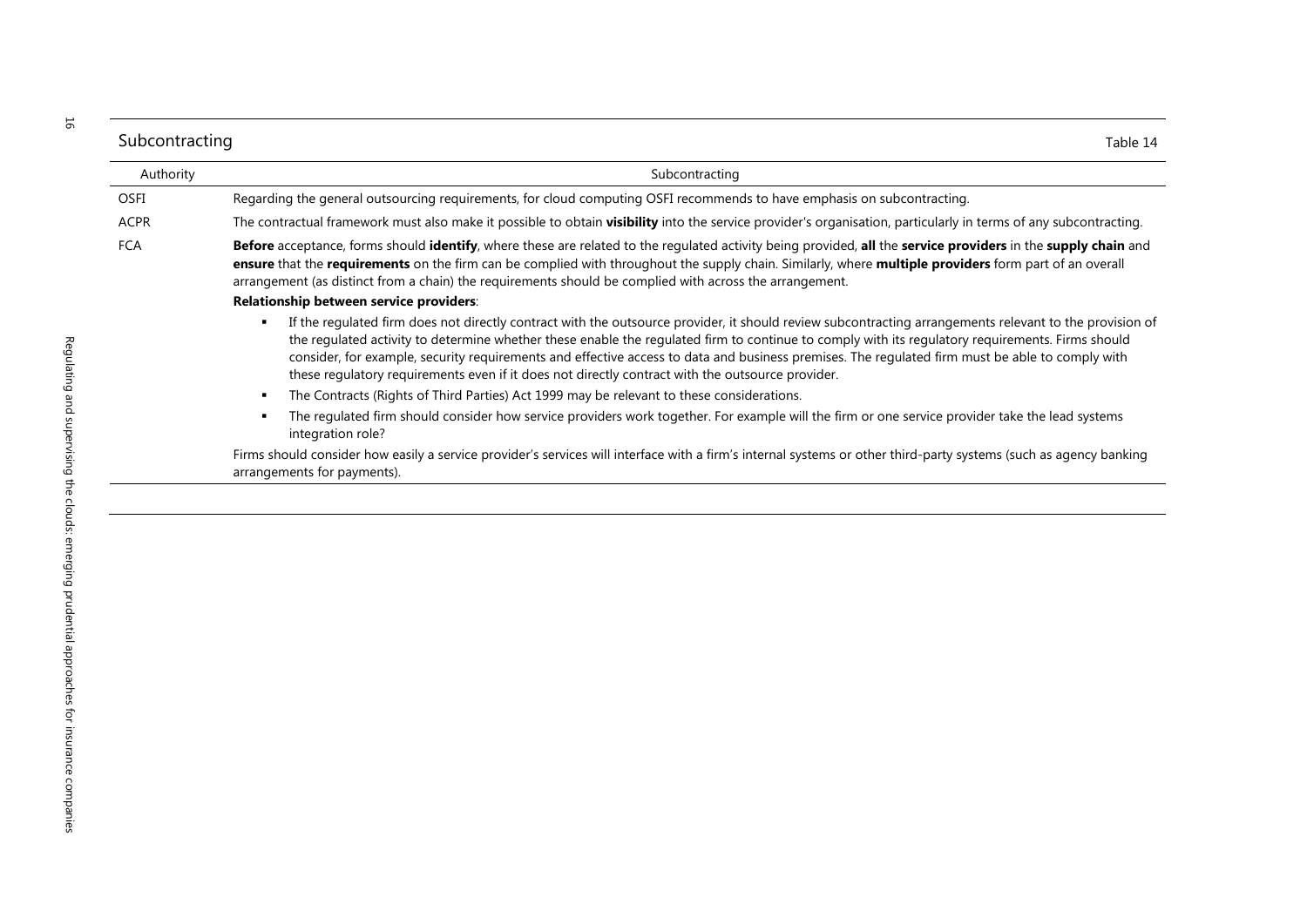### Business continuity and exit strategies Table 15

Authority Business continuity and exit strategies

APRA MERA-regulated entities must develop **contingency plans** that allow for the cloud computing service to be provided through alternate means if required (eg an alternative service provider or brought in-house). This would typically be achieved through:

- the development and periodic validation of **exit strategies** to be enacted on contract expiry (or otherwise), including consideration of the contractual and technical ability to isolate and clearly identify IT assets for transition to another arrangement (or in-house); and
- **consideration of the removal** of **sensitive IT assets** from the incumbent provider's environment (including from backups and other copies).

The intent of these contingency plans is to enable an orderly transition, if needed, while continuing to meet obligations.

**Business disruption**: APRA expects that an APRA-regulated entity would continue to meet its obligations regardless of disruptions resulting from a failure of technology, people, process or service providers.

To this end, APRA-regulated entities have taken advantage of the high-availability solutions inherent in many of the cloud computing offerings. However, it is important to distinguish between high-availability and recovery capability when considering the use of cloud computing services. **High-availability** refers to techniques which reduce the likelihood of IT assets becoming unavailable in the event of failure of individual components. **Recovery** refers to techniques to restore IT assets to a known state following a compromise of integrity or availability, thereby reducing the impact of a business disruption. Both highavailability and recovery capability aim to ensure that the business can continue to meet objectives in the event of disruption to IT assets.

APRA-regulated entities need to maintain recovery capability regardless of the level of the level of high-availability in place. In addition, contingency plans are also relevant in the case of provider failure for material arrangements

**Observed weaknesses** i) inadequate consideration of how the regulated entity will continue to meet obligations for a variety of scenarios, including provider failure – either technological or financial; ii) inadequate consideration of point-in-time recovery capability with reliance placed upon high-availability solutions; iii) inadequate contingency plans which enable critical business activities to be delivered through alternate means, such as via an alternate provider or reverting to operating in-house; and iv) inadequate segregation between production and the IT assets necessary to enact recovery, such that a single incident could compromise recovery capability.

**Recovery planning**, when using cloud computing services, can be informed by a set of plausible **disruption scenarios**. This would generally include consideration of the failure of high-availability mechanisms (both hardware and software), compromise of a management console(s) and logical failure(s) (eg software errors, replication malfunction or a failed change). In addition, the following are important considerations as part of effective recovery capability when using cloud computing services:

- **clarity** regarding **roles** and **responsibilities** of the cloud computing service provider, the APRA-regulated entity and other parties in the event of a disruption event (including crisis management, recovery initiation, co-ordination of recovery activities and communication);
- **clarity** regarding the **state** to which the cloud computing service will be **recovered** and the **impact** this has on recovery and backup activities of the APRA-regulated entity and other parties. This includes consideration of data, software and software configuration;
- **ensuring** that the security control environment of the **alternate site** meets production requirements;
- **ensuring** that recovery strategies, when using cloud computing services, are not exposed to the risk of the same event impacting production and recovery environments: and
- **testing regime** that verifies that recovery plans and strategies, when using share computing services, are effective, and ensure business requirements (including recovery objectives relating to time, point, capacity and performance) are met in the event of a loss of availability.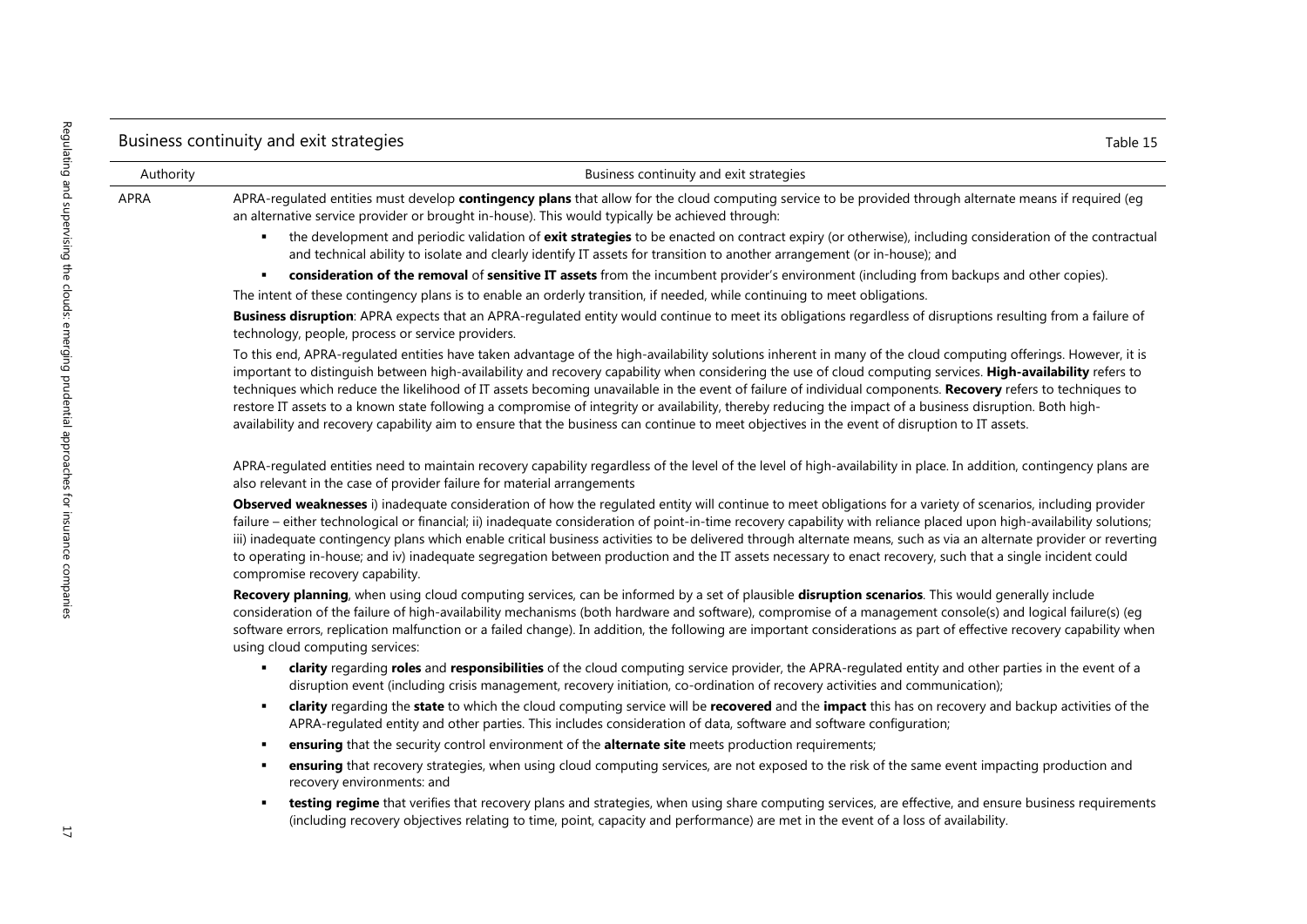|              | Business continuity and exit strategies<br>Table 15                                                                                                                                                                                                                                                                                                                                                                                                                                                                                                                                                                                                                                                                                                                             |
|--------------|---------------------------------------------------------------------------------------------------------------------------------------------------------------------------------------------------------------------------------------------------------------------------------------------------------------------------------------------------------------------------------------------------------------------------------------------------------------------------------------------------------------------------------------------------------------------------------------------------------------------------------------------------------------------------------------------------------------------------------------------------------------------------------|
| Authority    | Business continuity and exit strategies                                                                                                                                                                                                                                                                                                                                                                                                                                                                                                                                                                                                                                                                                                                                         |
| <b>OSFI</b>  | Regarding the general outsourcing requirements, for cloud computing OSFI recommends to have emphasis on contingency planning.                                                                                                                                                                                                                                                                                                                                                                                                                                                                                                                                                                                                                                                   |
| <b>ACPR</b>  | Continuity of the service: it is crucial for SLAs to be in place. These make it possible to formalise the expectations of the client company. Specific commitments<br>on the part of the service provider are expected with respect to business continuity (including the maximum duration of downtime and the maximum allowable<br>loss of data). Monitoring of the service must be based on reports on the availability, security incidents and location of the data.                                                                                                                                                                                                                                                                                                         |
|              | Reversibility of the service: conditions of reversibility must to be defined when subscribing to the service. Issues of the format of returned data and their<br>destruction must be covered in the contract between the parties. This ability to withdraw from the service provider also leads to constraints on the side of the<br>customer organisation. The latter must in effect ensure its ability to re-absorb the outsourced activity or to transfer it to another service provider with sufficient<br>reactivity (management of functional, application-based and technical knowledge, ability to position resources and to develop their skills, budget allocation,<br>etc). Dependence on the provider of the cloud computing solution should be assessed regularly. |
| <b>IRDAI</b> | An appropriate service level agreement shall be in place to address sustainability (support for fail safe operations) and data retrieval time. SLA should have a<br>unilateral contract termination/exit clause. A consistent method for securely handling the termination of relationships with Parties shall be established<br>which shall include:                                                                                                                                                                                                                                                                                                                                                                                                                           |
|              | designating individuals responsible for managing the termination;<br>$\bullet$                                                                                                                                                                                                                                                                                                                                                                                                                                                                                                                                                                                                                                                                                                  |
|              | revocation of physical and logical access rights to the organisation's information;<br>$\bullet$                                                                                                                                                                                                                                                                                                                                                                                                                                                                                                                                                                                                                                                                                |
|              | return, transfer or secure destruction of assets (eg' back-up media storage' documentation, hardware and data); and<br>$\bullet$                                                                                                                                                                                                                                                                                                                                                                                                                                                                                                                                                                                                                                                |
|              | coverage of license agreements and intellectual property rights.                                                                                                                                                                                                                                                                                                                                                                                                                                                                                                                                                                                                                                                                                                                |
|              | Alternative (contingency) arrangements shall be established to ensure that the organisation's business processes can continue in the event that the external<br>party is not available (eg due to contract termination or a disaster or a dispute with the external supplier or the entry ceases its operations). This arrangement<br>shall be based on the results of a risk assessment.                                                                                                                                                                                                                                                                                                                                                                                       |
| <b>DNB</b>   | A specific clause in the agreement that, at a minimum, provide for the manner in which the agreement is to be terminated and the guarantee(s) provided to<br>enable the supervised institution to resume performance of the outsourced processes, or to outsource their performance to another third party, upon<br>termination of the agreement.                                                                                                                                                                                                                                                                                                                                                                                                                               |
| SAMA         | The cloud computing policy for hybrid and public cloud services should address requirements for business continuity, including that business continuity<br>requirements are met in accordance with the Member Organisation's business continuity policy.                                                                                                                                                                                                                                                                                                                                                                                                                                                                                                                        |
|              | The cloud computing policy for hybrid and public cloud services should address requirements for exit, including that:                                                                                                                                                                                                                                                                                                                                                                                                                                                                                                                                                                                                                                                           |
|              | the Member Organisation has termination rights;<br>$\bullet$                                                                                                                                                                                                                                                                                                                                                                                                                                                                                                                                                                                                                                                                                                                    |
|              | the cloud service provider has to return the Member Organisation's data on termination; and<br>$\bullet$                                                                                                                                                                                                                                                                                                                                                                                                                                                                                                                                                                                                                                                                        |
|              | the cloud service provider has to <i>irreversibly delete</i> the Member Organisation's data on termination.<br>$\bullet$                                                                                                                                                                                                                                                                                                                                                                                                                                                                                                                                                                                                                                                        |
| MAS          | FI should verify the service provider's ability to recover the outsourced systems and IT services within the stipulated recovery time objective ("RTO") prior to<br>contracting with the service provider.                                                                                                                                                                                                                                                                                                                                                                                                                                                                                                                                                                      |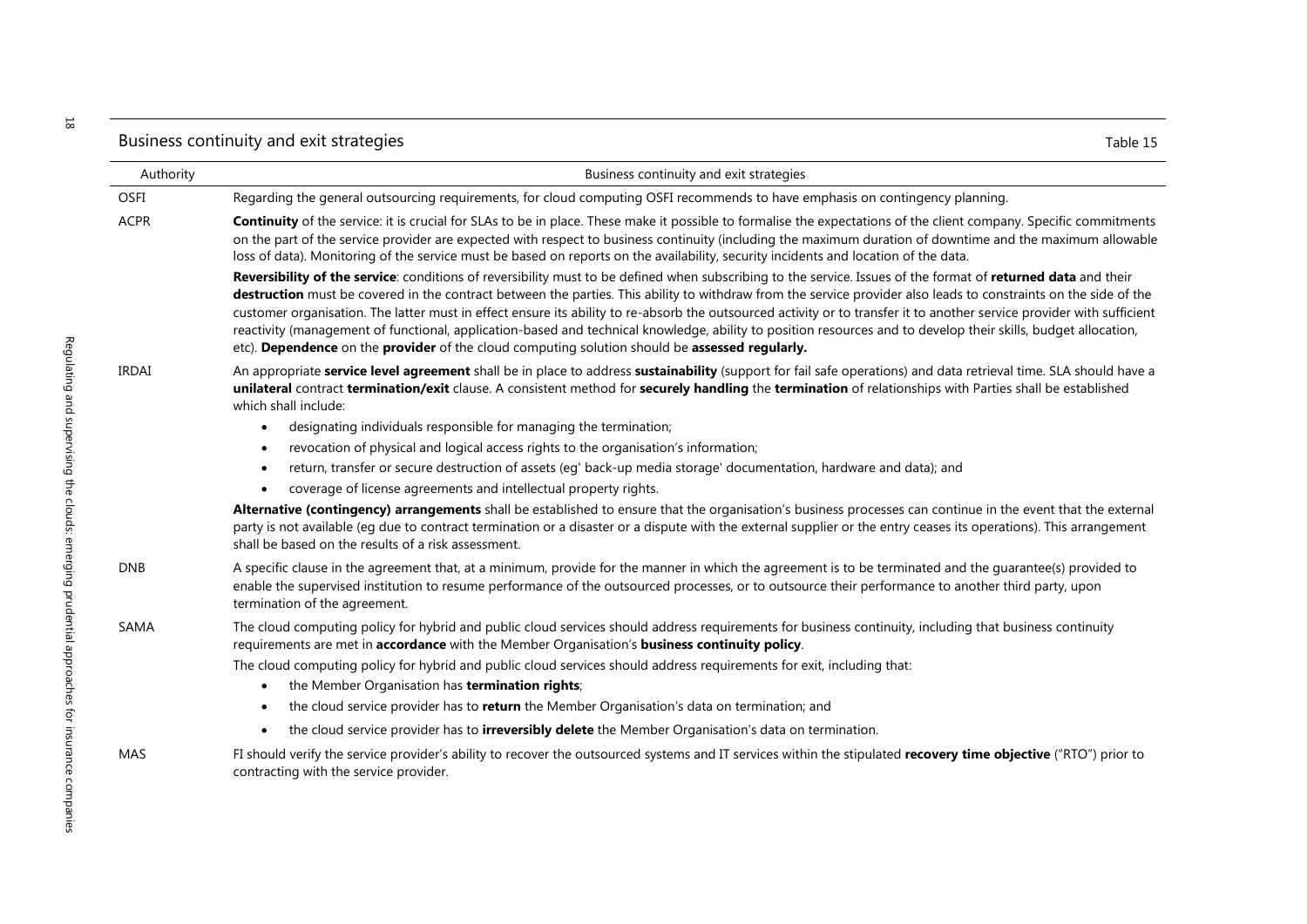## Business continuity and exit strategies Table 15

| Authority | Business continuity and exit strategies                                                                                                                                                                                     |
|-----------|-----------------------------------------------------------------------------------------------------------------------------------------------------------------------------------------------------------------------------|
| FCA       | A firm should have in place appropriate arrangements to ensure that it can continue to function and meet its regulatory obligations in the event of an<br>unforeseen interruption of the outsourced services. Firms should: |
|           | consider the likelihood and impact of an unexpected disruption to the continuity of its operations;<br>٠                                                                                                                    |
|           | document its strategy for maintaining continuity of its operations, including recovery from an event, and its plans for communicating and regularly<br>testing the adequacy and effectiveness of this strategy;             |
|           | regularly <b>update</b> and <b>test arrangements</b> to ensure their effectiveness; and                                                                                                                                     |
|           | put in place arrangements to ensure the regulator has access to data in the event of insolvency or other disruption.                                                                                                        |
|           | For exit plan, firms should:                                                                                                                                                                                                |
|           | have exit plans and termination arrangements that are understood, documented and fully tested;<br>٠                                                                                                                         |
|           | know how it would <b>transition</b> to an alternative service provider and maintain business continuity;                                                                                                                    |
|           | have a specific obligation put on the outsourcing provider to <b>cooperate</b> fully with both the firm and any new outsource; provider(s) to ensure there is<br>a smooth transition;                                       |
|           | know how it would remove data from the service provider's systems on exit; and<br>٠                                                                                                                                         |
|           | monitor concentration risk and consider what action it would take if the outsource provider failed.                                                                                                                         |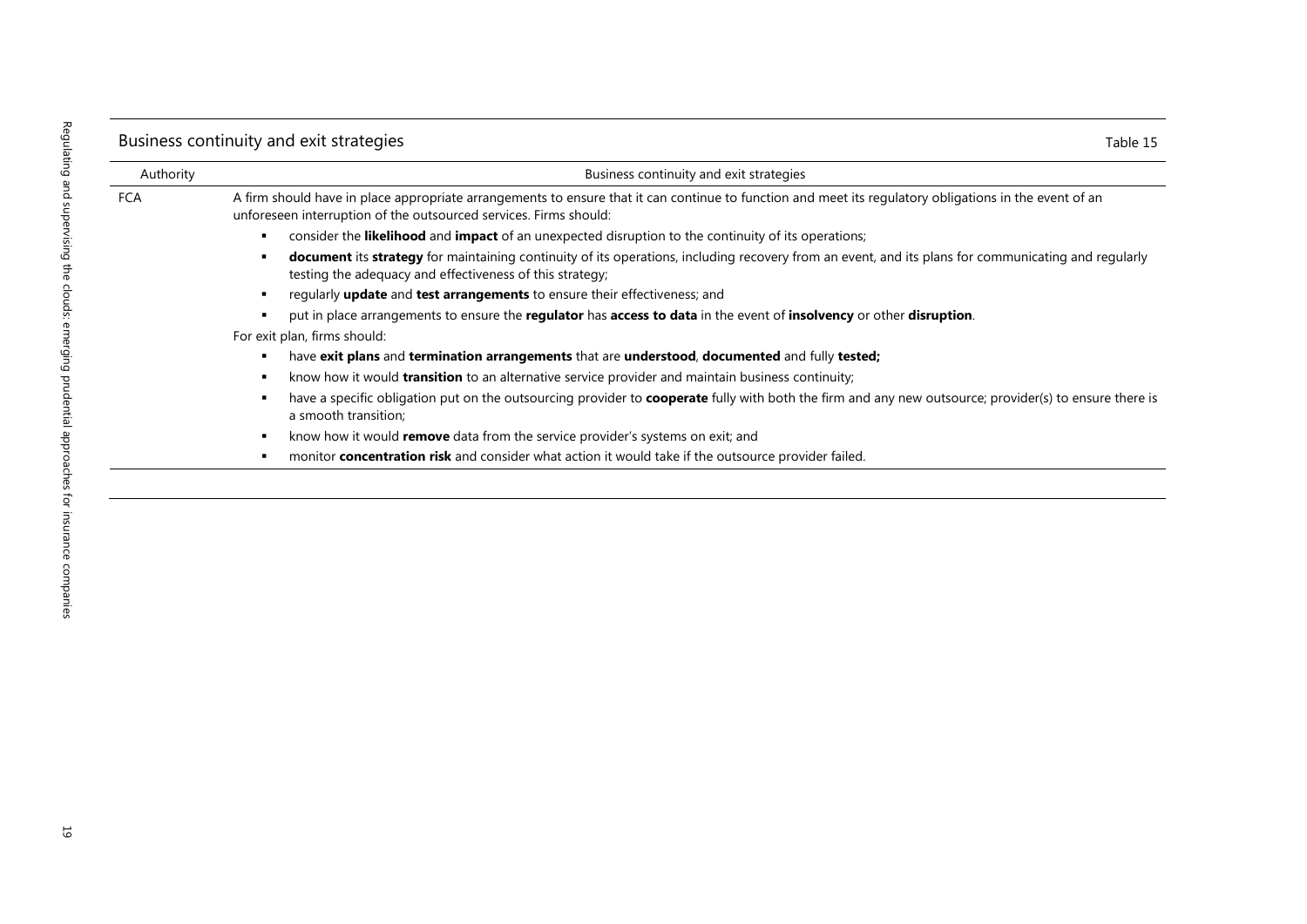### Monitor and control Table 16

| Authority | Monitor and control                                                                                                                                                                                                                                                                                                                                                                                                                                                                                                                                                                                                    |
|-----------|------------------------------------------------------------------------------------------------------------------------------------------------------------------------------------------------------------------------------------------------------------------------------------------------------------------------------------------------------------------------------------------------------------------------------------------------------------------------------------------------------------------------------------------------------------------------------------------------------------------------|
| APRA      | Effective management is typically achieved through the development and maintenance of ongoing operational and strategic oversight mechanisms. These<br>facilitate assessment of performance against agreed service levels, assessment of the ongoing viability of the provider and the service, timely notification of<br>change (this includes changes to service location, key personnel, subcontracting arrangements, control environment, relevant policies/standard/procedures<br>and IT assets, either by service provider or other customers, as relevant), and a timely response to issues and emerging risks. |
|           | Observed weaknesses Lack of consideration of the framework for ongoing management including operational oversight, risk management and assurance.                                                                                                                                                                                                                                                                                                                                                                                                                                                                      |
|           | Ongoing management would generally include monitoring alignment of the APRA-regulated entity's IT environmental requirements to those provided by the<br>cloud computing service. This includes performance, capacity, security, high-availability and recoverability requirements.                                                                                                                                                                                                                                                                                                                                    |
|           | The contract for the cloud computing service agreement would typically address the APRA-regulated entity's access to the service provider's information and<br>personnel under various scenarios. This is both for oversight and assurance purposes as well as in the event of a security incident. The provisions would also<br>allow access by APRA in accordance with the outsourcing standards.                                                                                                                                                                                                                    |
|           | An APRA-regulated entity would benefit from developing an engagement model between the internal risk function and that of the service provider to facilitate<br>greater understanding and influence regarding the risk profile and associated control environment. This would typically be facilitated by joint forums and the<br>sharing of risk and control assessments.                                                                                                                                                                                                                                             |
| OSFI      | Regarding the general outsourcing requirements, for cloud computing OSFI recommends to have emphasis on monitoring the material outsourcing<br>arrangements. Under the self-assessment guide, it is recommended that firms have a process in place to monitor the level of cyber risk preparedness for<br>material outsourcing arrangements and critical IT service providers.                                                                                                                                                                                                                                         |
| ACPR      | The corporate customer using a cloud solution must establish a form of <b>ongoing contractual management</b> , relying on <b>penalty</b> clauses to be applied in the<br>event of shortcomings in the service rendered by the service provider.<br>The deployment of a suitable internal control mechanism is complicated by the difficulties in establishing a balanced contractual relationship, in auditing the<br>service provider (multiplicity of stakeholders, potentially global geographic location, etc) and in identifying the regulatory rules that apply to the data.                                     |
| SAMA      | The cyber-security controls regarding the cloud computing policy and process for hybrid and public cloud services should be periodically measured and<br>evaluated. Additionally compliance with the cloud computing policy should be monitored.                                                                                                                                                                                                                                                                                                                                                                       |
| MAS       | Institutions are ultimately responsible and accountable for maintaining oversight of CS and managing the attendant risks of adopting CS, as in any other form<br>of outsourcing arrangements. A risk-based approach should be taken by institutions to ensure that the level of oversight and controls are commensurate with<br>the materiality of the risks posed by the CS.                                                                                                                                                                                                                                          |
| FCA       | Firms should maintain an accurate record of contracts between the firm and its service provider(s) and should monitor concentration risk and consider what<br>action it would take if the outsource provider failed.                                                                                                                                                                                                                                                                                                                                                                                                   |

20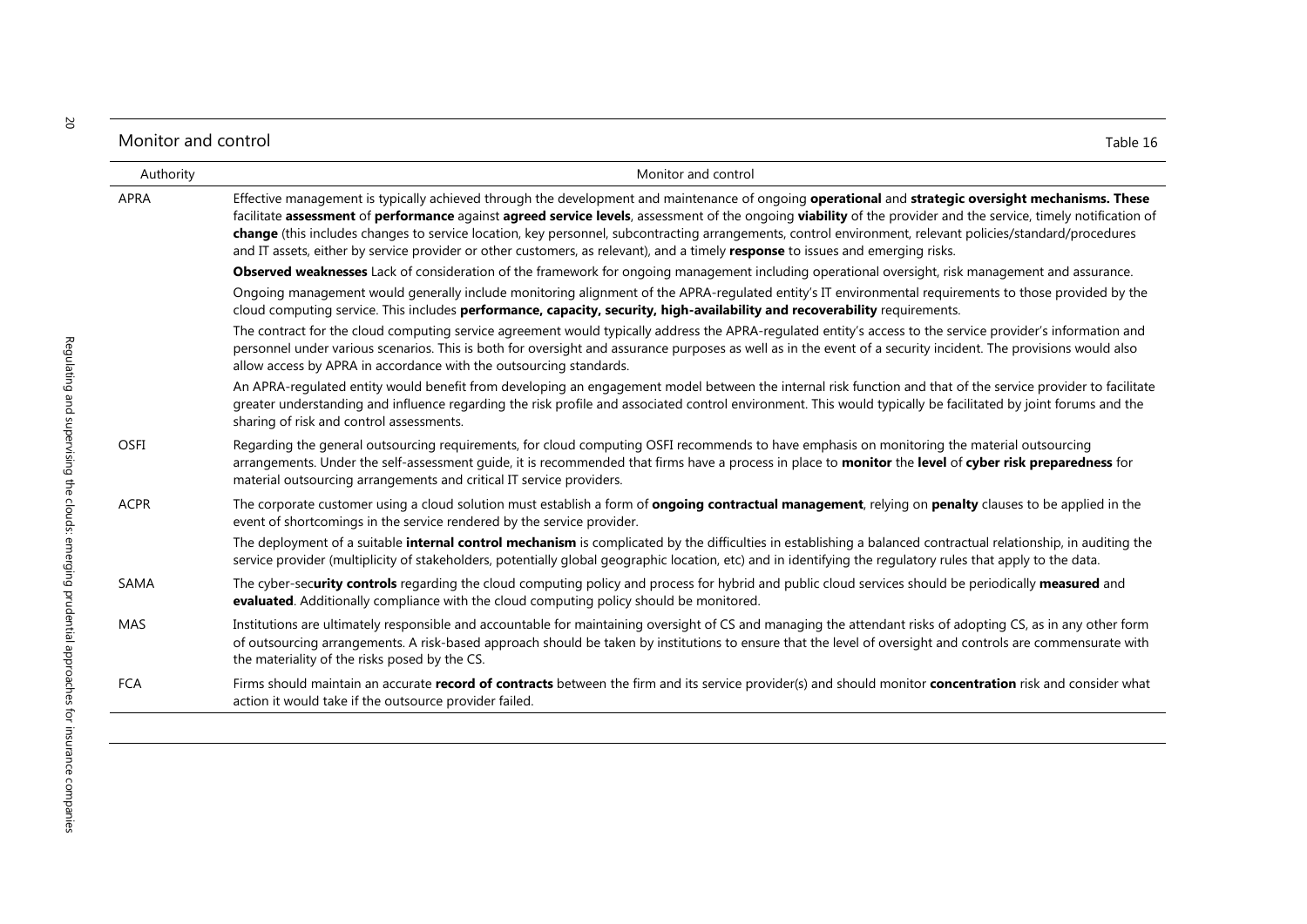| Access and audit rights<br>Table 17 |                                                                                                                                                                                                                                                                                                                                                                                                                                                                                                                                                                                                                                                                                                                                                                                     |
|-------------------------------------|-------------------------------------------------------------------------------------------------------------------------------------------------------------------------------------------------------------------------------------------------------------------------------------------------------------------------------------------------------------------------------------------------------------------------------------------------------------------------------------------------------------------------------------------------------------------------------------------------------------------------------------------------------------------------------------------------------------------------------------------------------------------------------------|
| Authority                           | Access and audit rights                                                                                                                                                                                                                                                                                                                                                                                                                                                                                                                                                                                                                                                                                                                                                             |
| APRA                                | APRA access and ability to act                                                                                                                                                                                                                                                                                                                                                                                                                                                                                                                                                                                                                                                                                                                                                      |
|                                     | The cloud computing agreement should include a clause for APRA-access to both documentation and information, and the right for APRA to conduct on-site<br>visits to the service provider. The APRA access clause is an important prudential tool, as it aims to remove legal impediments which could inhibit APRA's<br>ability to fulfil its duties as a prudential regulator.                                                                                                                                                                                                                                                                                                                                                                                                      |
|                                     | Observed weaknesses: impediments placed on APRA-access rights to the service provider (outsourcing standards). Examples include placing caveats on<br>APRA's ability to access documents, information or the service provider.                                                                                                                                                                                                                                                                                                                                                                                                                                                                                                                                                      |
| OSFI                                | Regarding the general outsourcing requirements, for cloud computing OSFI recommends to have emphasis on access and audit rights.                                                                                                                                                                                                                                                                                                                                                                                                                                                                                                                                                                                                                                                    |
| <b>ACPR</b>                         | The ability to audit and the right to do so for the authority is an essential contractual clause for any provision of cloud computing services. Conducting<br>regular audits is expected. Conducting penetration and vulnerability testing is necessary for supervision of the service as is access to audit trails previously<br>identified (the principle of partitioning data between different customers also applies to these trails). Certification of the service provider alone should not be<br>considered as a measure of adequate risk control. It is necessary to maintain permanently the list of suppliers of cloud computing as well as the list of<br>services that are entrusted to them.                                                                          |
| <b>BaFin</b>                        | Insurance undertakings are also required to ensure through outsourcing contracts the unrestricted rights of information and audit and the ability to monitor of<br>both the company and BaFin.                                                                                                                                                                                                                                                                                                                                                                                                                                                                                                                                                                                      |
|                                     | Whether a service relationship is considered to constitute outsourcing to a cloud service provider depends on which functions or insurance activities are<br>intended to be outsourced. Not only functions and insurance activities that are regarded as important but also other activities must, pursuant to section<br>32 (1), (2) and (4) of the VAG, be subject to supervision. In accordance with margin no. 255 of the Minimum Requirements under Supervisory Law on the<br>System of Governance of Insurance Undertakings, the requirements of Article 274 of the Delegated Regulation on Solvency II must also be applied to other<br>functions and insurance activities that are not regarded as important to the extent that these requirements are universal in nature. |
|                                     | The statements above regarding the restriction of rights of information and audit also apply here. In particular, if an insurance undertaking is contractually<br>obliged to first rely on standardised audit reports made available by the cloud providers, this is usually regarded as a restriction. Phased information and audit<br>procedures do not comply with the supervisory requirements for insurance undertakings. It is also considered a restriction if audits are dependent on the<br>concept of commercial reasonableness.                                                                                                                                                                                                                                          |
|                                     | BaFin is currently considering also allowing insurance undertakings to exercise certain rights of audit vis-à-vis cloud service providers through pooled audits<br>together with other insurance companies. Here a distinction must be made between the granting of unrestricted rights of audit, in particular the option to<br>perform on-site inspections, and the design of the audit procedure. Here too, the choice of audit procedure must not result in a restriction of the rights of<br>audit.                                                                                                                                                                                                                                                                            |
| IRDAI                               | An appropriate service level agreement shall be in place to address the right to audit for IRDAI /Law enforcement agencies.                                                                                                                                                                                                                                                                                                                                                                                                                                                                                                                                                                                                                                                         |
| <b>DNB</b>                          | A specific clause in the agreement that, at a minimum, provide for:                                                                                                                                                                                                                                                                                                                                                                                                                                                                                                                                                                                                                                                                                                                 |
|                                     | the possibility for supervisors to perform, directly or by proxy, examinations on the premises of the third party;                                                                                                                                                                                                                                                                                                                                                                                                                                                                                                                                                                                                                                                                  |
|                                     | the mutual exchange of information and, by request, the provision of relevant information to supervisors;                                                                                                                                                                                                                                                                                                                                                                                                                                                                                                                                                                                                                                                                           |
|                                     | the power on the part of the supervised institution to modify at any time the manner in which the outsourced processes are performed; and                                                                                                                                                                                                                                                                                                                                                                                                                                                                                                                                                                                                                                           |
|                                     | an obligation on the supervised institution to comply at all times with all legal requirements.                                                                                                                                                                                                                                                                                                                                                                                                                                                                                                                                                                                                                                                                                     |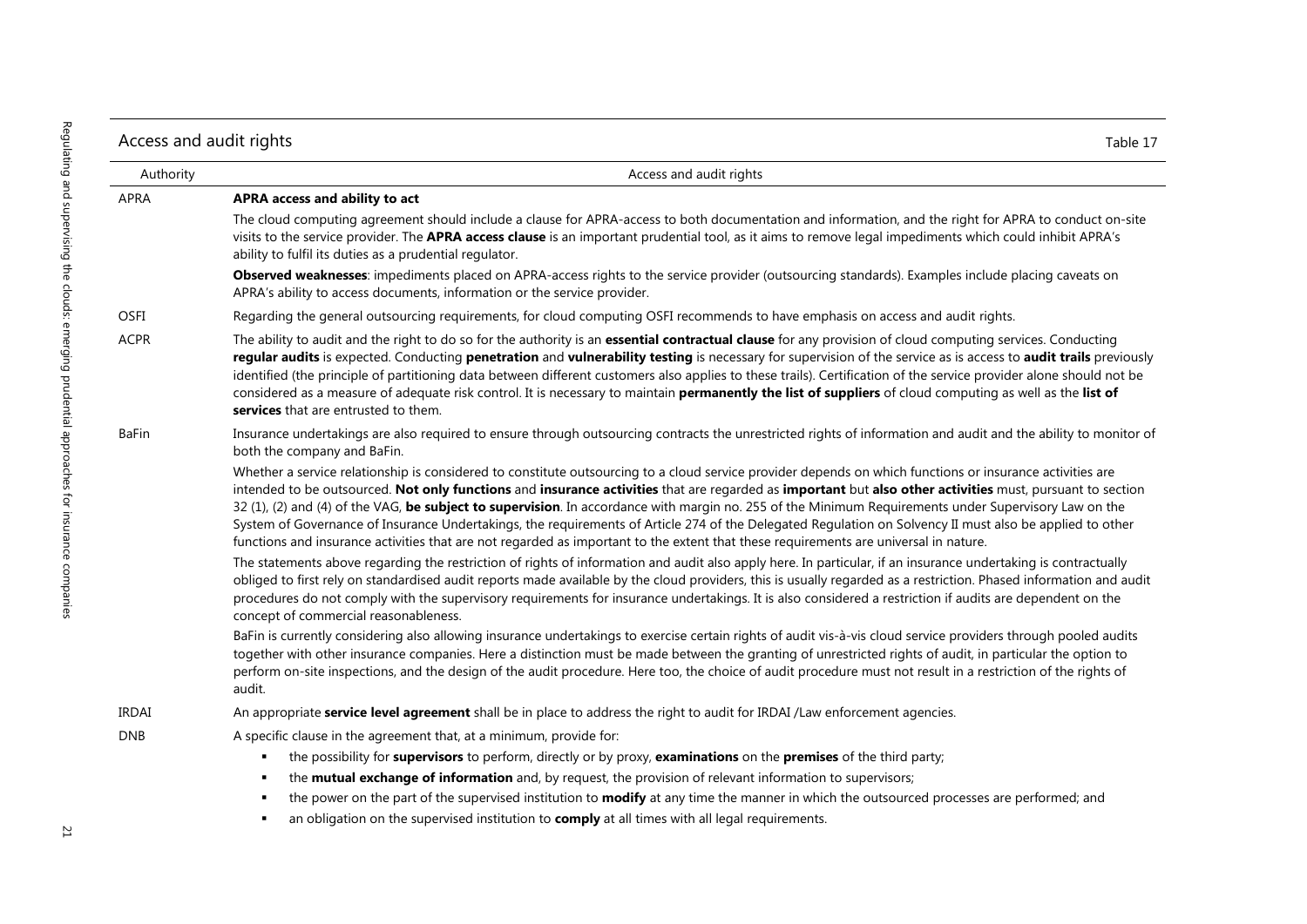| Access and audit rights | able 17 ، |
|-------------------------|-----------|
|                         |           |

| Authority | Access and audit rights                                                                                                                                                                                                                                                                                                                                                                                                                                                                                                                                                                                                                                                               |
|-----------|---------------------------------------------------------------------------------------------------------------------------------------------------------------------------------------------------------------------------------------------------------------------------------------------------------------------------------------------------------------------------------------------------------------------------------------------------------------------------------------------------------------------------------------------------------------------------------------------------------------------------------------------------------------------------------------|
| SAMA      | The cloud computing policy for hybrid and public cloud services should address requirements for audit, review and monitoring, including that the Member<br>Organisation has the right to perform a cyber-security audit at the cloud service provider; and the Member Organisation has the right to perform a cyber-<br>security examination at the cloud service provider.                                                                                                                                                                                                                                                                                                           |
| FCA       | Regarding access to data, a firm should:                                                                                                                                                                                                                                                                                                                                                                                                                                                                                                                                                                                                                                              |
|           | ensure that notification requirements on accessing data, as agreed with the service provider are reasonable and not overly restrictive;<br>$\bullet$                                                                                                                                                                                                                                                                                                                                                                                                                                                                                                                                  |
|           | ensure there are no restrictions on the number of requests the firm, its auditor or the regulator can make to access or receive data (Under the<br>$\bullet$<br>Financial Services and Markets Act 2000, the FCA has certain powers to require information. These requirements compel the disclosure of information<br>or documents from authorised persons or those believed to be in possession of information relevant to an FCA investigation. In some cases, this<br>information could be stored in the cloud. Regardless of the ultimate location of information, a firm or individual in possession of the information will<br>be expected to comply with such a requirement); |
|           | advise the service provider that the regulator will not enter into a nondisclosure agreement with the service provider but will treat any information<br>$\bullet$<br>disclosed in accordance with the confidentiality obligation set out in the Financial Services and Markets Act (FSMA), sections 348 to 349;                                                                                                                                                                                                                                                                                                                                                                      |
|           | ensure that, where a firm cannot disclose data for any reason, the contract enables the regulator or the firm's auditor to contact the service provider<br>$\bullet$<br>directly; and                                                                                                                                                                                                                                                                                                                                                                                                                                                                                                 |
|           | ensure that data are not stored in jurisdictions that may inhibit effective access to data for UK regulators. Considerations should include the wider<br>$\bullet$<br>political and security stability of the jurisdiction; the law in force in the jurisdiction in question (including data protection); and the international<br>obligations of the jurisdiction (For example international co-operation agreements such as the IOSCO Multilateral Memorandum of Understanding).<br>This should include consideration of the law enforcement provisions within a jurisdiction                                                                                                       |
|           | Regarding access to business premises, a firm:                                                                                                                                                                                                                                                                                                                                                                                                                                                                                                                                                                                                                                        |
|           | Should be able to request an onsite visit to the relevant business premises, in accordance with applicable legal and regulatory requirements. This<br>$\bullet$<br>right should not be restricted.                                                                                                                                                                                                                                                                                                                                                                                                                                                                                    |
|           |                                                                                                                                                                                                                                                                                                                                                                                                                                                                                                                                                                                                                                                                                       |

- Can provide reasonable prior written notice of this visit, except when there is an emergency or crisis situation.
- A firm may elect its auditor to undertake the visit. Note that this must be the firm's auditor and not an auditor appointed by the outsourcing provider.
- The scope of the firm and/or auditor visit can be limited to those services that the firm and the entities in the firm's group are using, as required by applicable legal and regulatory requirements.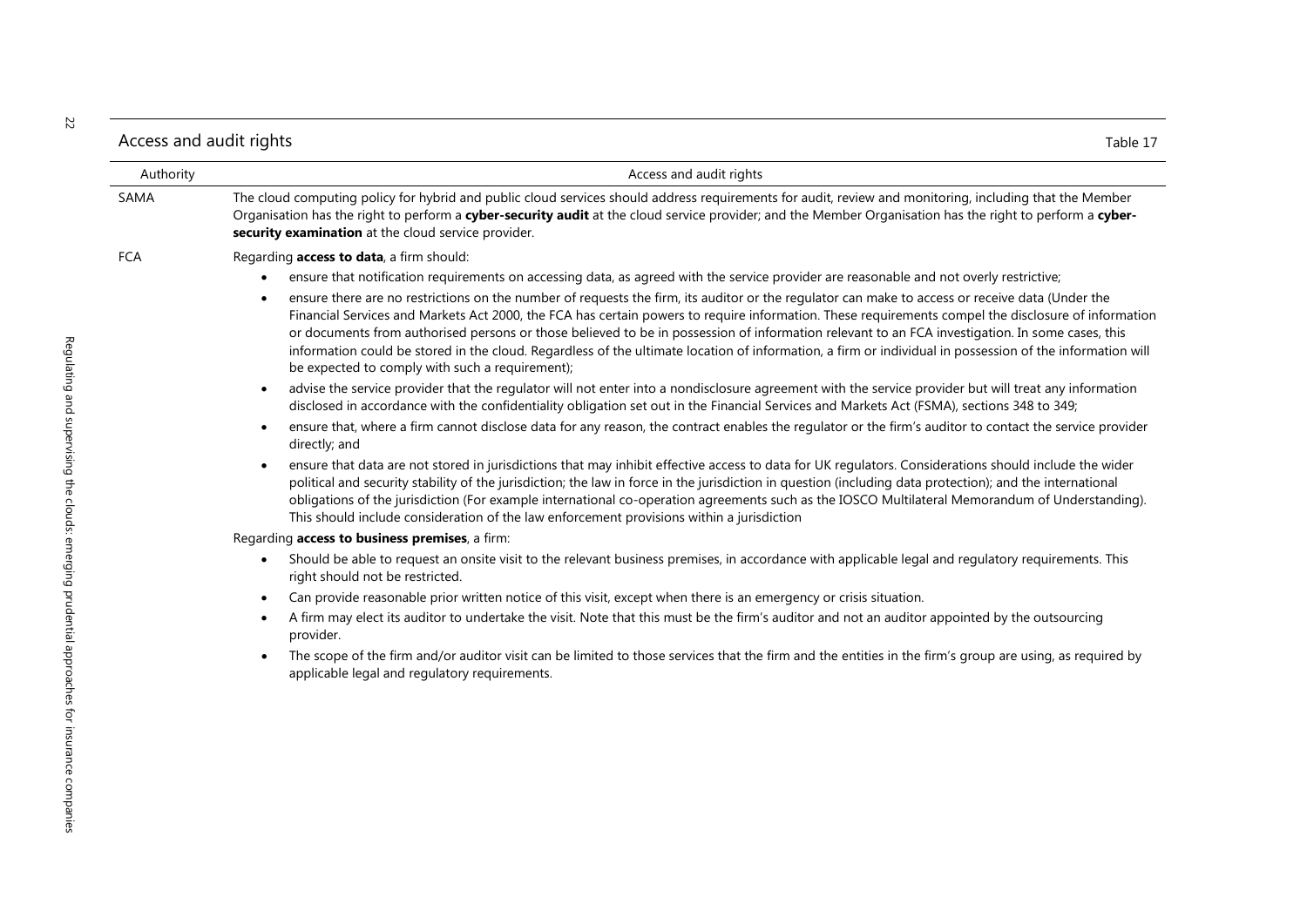| Access and audit rights |                                                                                                                                                                                                                                                                                                        |
|-------------------------|--------------------------------------------------------------------------------------------------------------------------------------------------------------------------------------------------------------------------------------------------------------------------------------------------------|
| Authority               | Access and audit rights                                                                                                                                                                                                                                                                                |
|                         | Regarding regulator access:                                                                                                                                                                                                                                                                            |
|                         | A regulator visit to an outsource provider's business premises will only take place if the regulator deems it necessary and required under applicable<br>legal and regulatory requirements. Firms should not stipulate further conditions beyond this.                                                 |
|                         | The outsource provider should commit to cooperate with the reasonable requests of the regulator during such a visit.                                                                                                                                                                                   |
|                         | The regulator can commit to visits occurring during business hours and at a time specified by the outsourcing provider or with reasonable notice,<br>except in an emergency or crisis situation.                                                                                                       |
|                         | There can be no restrictions regarding employees who attend from the regulator. However, regulators can and will provide relevant information<br>about individuals who will attend.                                                                                                                    |
|                         | During the visit, the regulator should be permitted to view the provision of services to the regulated firm or any affiliate within the group, as required<br>under applicable financial services legislation. The regulator can commit to minimising disruption to outsourcing providers' operations. |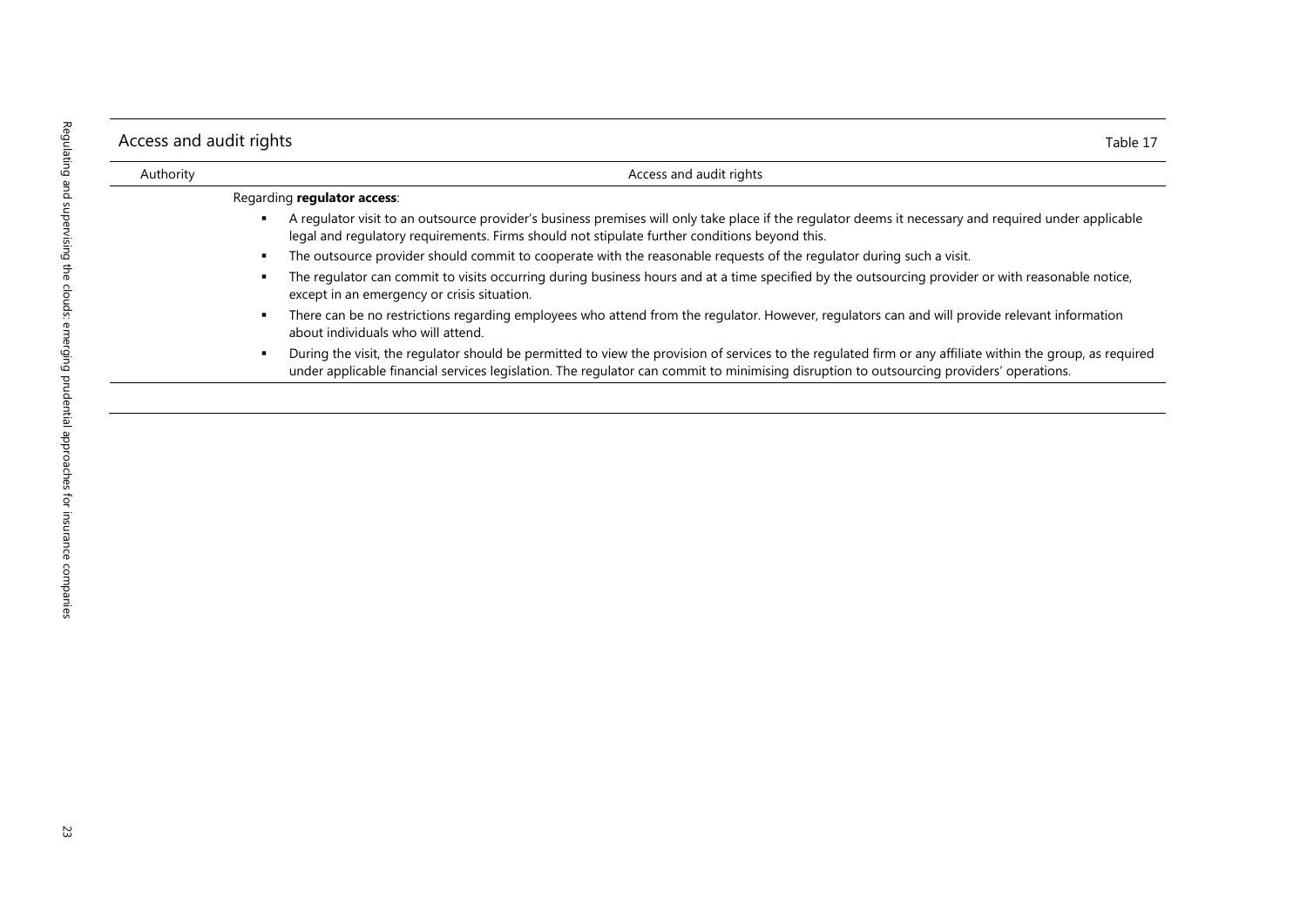# Annex 2 – Supervisory consultation, notification or authorisation

|           | Supervisory consultation, notification or approval<br>Table 18                                                                                                                                                                                                                                                                                                                                                                                                                                                                                                                                                                                                                                                                                                                                                                                                                         |
|-----------|----------------------------------------------------------------------------------------------------------------------------------------------------------------------------------------------------------------------------------------------------------------------------------------------------------------------------------------------------------------------------------------------------------------------------------------------------------------------------------------------------------------------------------------------------------------------------------------------------------------------------------------------------------------------------------------------------------------------------------------------------------------------------------------------------------------------------------------------------------------------------------------|
| Authority | Supervisory consultation, notification or approval                                                                                                                                                                                                                                                                                                                                                                                                                                                                                                                                                                                                                                                                                                                                                                                                                                     |
| APRA      | <b>Notification:</b>                                                                                                                                                                                                                                                                                                                                                                                                                                                                                                                                                                                                                                                                                                                                                                                                                                                                   |
|           | An APRA-regulated institution must notify APRA as soon as possible after entering into an outsourcing agreement, and in any event no later than<br>$\bullet$<br>20 business days after execution of the outsourcing agreement. This notification requirement applies to all outsourcing of material business<br>activities. When an APRA-regulated institution notifies APRA of a new outsourcing agreement, it must also provide a summary to APRA of the key<br>risks involved in the outsourcing arrangement and the risk mitigation strategies put in place to address these risks. APRA may request additional<br>material where it considers it necessary in order to assess the impact of the outsourcing arrangement on the institution's risk profile.                                                                                                                        |
|           | Where an outsourcing agreement is terminated, an APRA-regulated institution must notify APRA as soon as practicable and provide a statement<br>$\bullet$<br>about the transition arrangements and future strategies for carrying out the outsourced material business activity                                                                                                                                                                                                                                                                                                                                                                                                                                                                                                                                                                                                         |
|           | <b>Consultation:</b>                                                                                                                                                                                                                                                                                                                                                                                                                                                                                                                                                                                                                                                                                                                                                                                                                                                                   |
|           | Regulated entities are required to consult with APRA prior to entering into an outsourcing arrangement involving a material business activity<br>where offshoring is involved so that APRA may satisfy itself that the impact of the offshoring arrangement has been adequately addressed as part of<br>the institution's risk management framework. If, in APRA's view, the offshoring agreement involves risks that the APRA regulated institution is not<br>managing appropriately, APRA may require the APRA-regulated institution to make other arrangements for the outsourced activity as soon as<br>practicable.                                                                                                                                                                                                                                                               |
|           | Regulated entities are required to consult with APRA prior to entering into an outsourcing arrangement involving a material business activity where<br>offshoring is involved. When the proposed use of cloud computing services involves heightened or extreme inherent risks, APRA encourages<br>consultation prior to entering into any arrangement, regardless of whether offshoring is involved. The intent is to ensure that the APRA-regulated entity<br>understands and has the capability to manage these risks. For clarity, there is no need for consultation with APRA prior to entering into low inherent risk<br>arrangements. To facilitate the consultation process, regulated entities could provide documentation used to inform the internal governance mechanisms.<br>Regulated entities should be able to demonstrate APRA that risks are understood and managed: |
|           | ability to continue operations and meet obligations following a loss of service;<br>п.                                                                                                                                                                                                                                                                                                                                                                                                                                                                                                                                                                                                                                                                                                                                                                                                 |
|           | preservation of the quality (including security) of critical and/or sensitive data/information;<br>٠                                                                                                                                                                                                                                                                                                                                                                                                                                                                                                                                                                                                                                                                                                                                                                                   |
|           | compliance with legislative and prudential requirements; and<br>٠                                                                                                                                                                                                                                                                                                                                                                                                                                                                                                                                                                                                                                                                                                                                                                                                                      |
|           | absence of jurisdictional, contractual or technical considerations which may inhibit APRA's ability to fulfil its duties as prudential regulator (including<br>impediments to timely access to documentation and data/information).                                                                                                                                                                                                                                                                                                                                                                                                                                                                                                                                                                                                                                                    |
|           | The above is relevant whether the cloud computing service is provided directly or through subcontracting / on-sourcing arrangements entered into by the<br>provider, initially or subsequently. This necessitates careful consideration of what is permissible within the agreement and awareness of changes to the way<br>services are provided.                                                                                                                                                                                                                                                                                                                                                                                                                                                                                                                                      |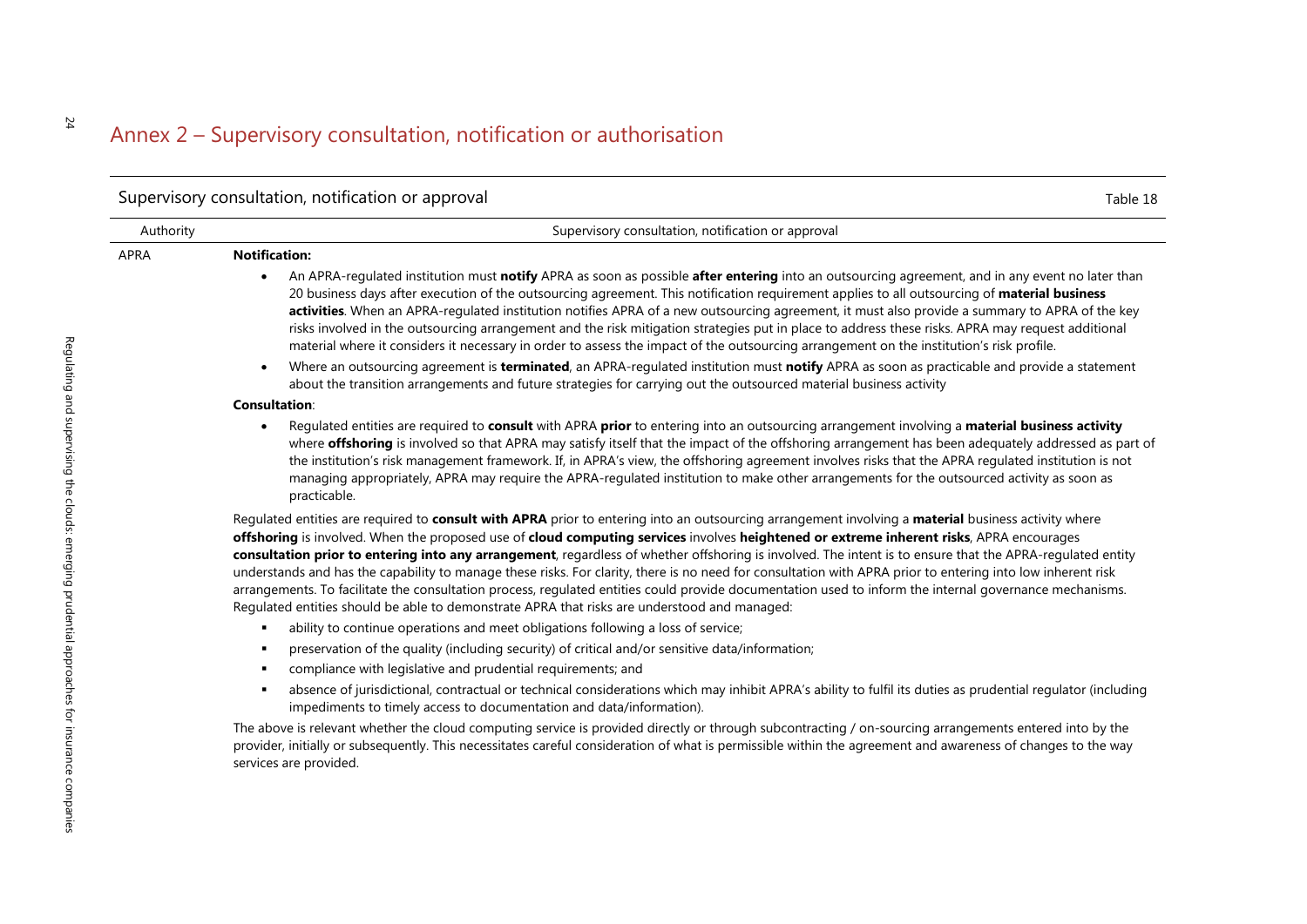|              | Supervisory consultation, notification or approval<br>Table 18                                                                                                                                                                                                                                                          |
|--------------|-------------------------------------------------------------------------------------------------------------------------------------------------------------------------------------------------------------------------------------------------------------------------------------------------------------------------|
| Authority    | Supervisory consultation, notification or approval                                                                                                                                                                                                                                                                      |
| <b>ACPR</b>  | <b>Notification:</b>                                                                                                                                                                                                                                                                                                    |
|              | Entities should send written notification to ACPR regarding any outsourcing of critical or important functions or activities, The notification should include:                                                                                                                                                          |
|              | a description of the outsourcing scope;<br>п.                                                                                                                                                                                                                                                                           |
|              | the reasons for outsourcing; and                                                                                                                                                                                                                                                                                        |
|              | the name of the service provider.                                                                                                                                                                                                                                                                                       |
|              | When outsourcing concerns a key function, the notification also includes the name of the person in charge of the function or activities outsourced to the<br>service provider.                                                                                                                                          |
| <b>BaFin</b> | <b>Notification</b>                                                                                                                                                                                                                                                                                                     |
|              | In accordance with section 47 no. 8 of the VAG, an immediate duty of notification with submission of the draft contract applies to the intention to outsource<br>important functions or insurance activities.                                                                                                           |
|              | The notification, as well as all documentation to be appended, must generally be submitted in German. The documents can also be submitted in English<br>following consultation with the relevant BaFin division. If necessary, BaFin may request at a later point that the undertaking provide a certified translation. |
|              | The draft contract must also be submitted together with the signed notification. The notification must state:                                                                                                                                                                                                           |
|              | •the name of the service provider;<br>$\blacksquare$                                                                                                                                                                                                                                                                    |
|              | •the address of the service provider;                                                                                                                                                                                                                                                                                   |
|              | •a description of the scope of the outsourcing;<br>п.                                                                                                                                                                                                                                                                   |
|              | •the reasons for the outsourcing; and<br>$\blacksquare$                                                                                                                                                                                                                                                                 |
|              | •in the event that a key task is being outsourced, in particular one of the four key functions stipulated by statute, the name of the competent person<br>at the service provider side.                                                                                                                                 |
|              | If a key task is being outsourced, no documentation (eg CV, certificate of good conduct) needs to be submitted in relation to the competent person at the<br>service provider side.                                                                                                                                     |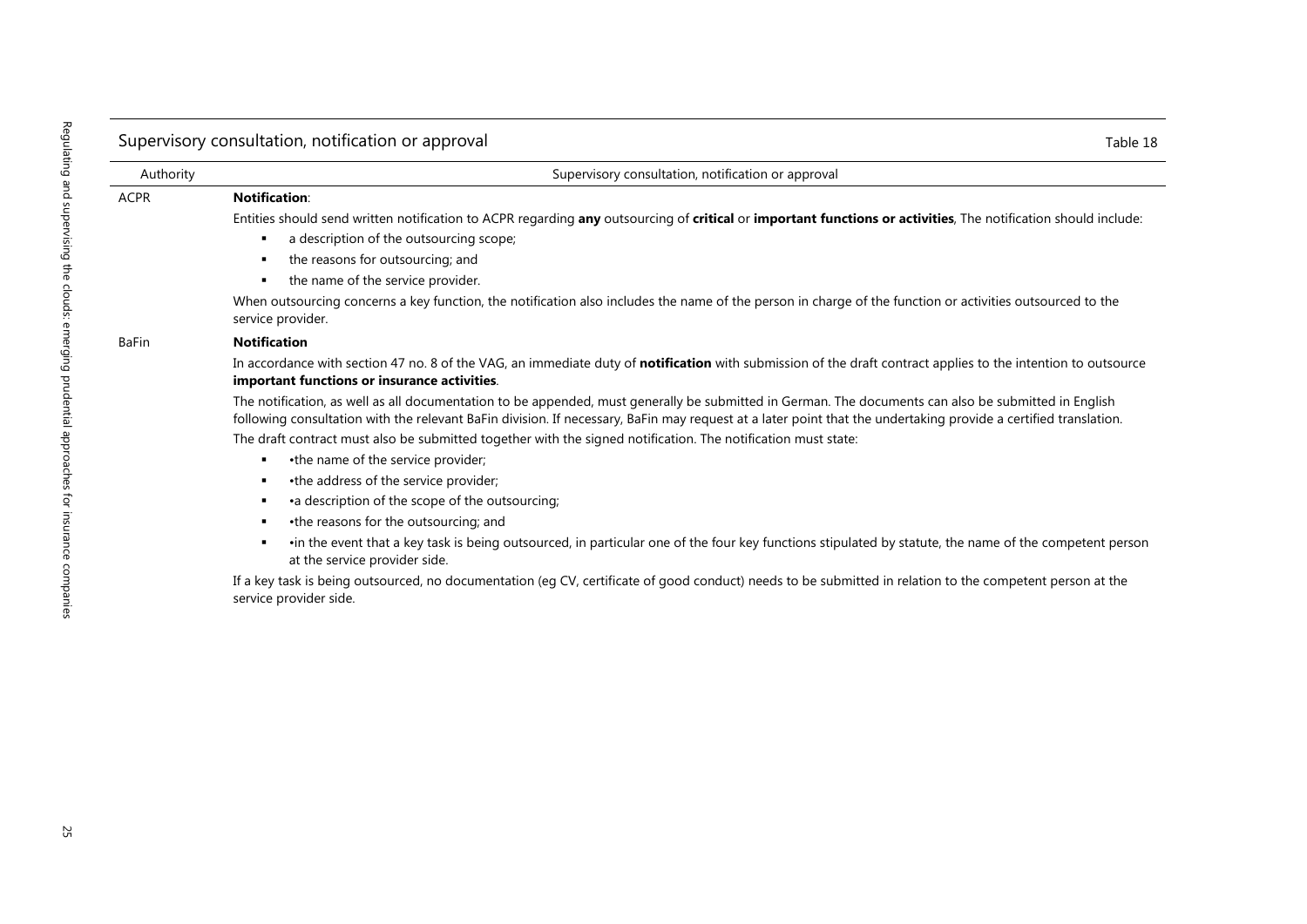| Authority   | Supervisory consultation, notification or approval                                                                                                                                                                                                                                                                                                                                                                                                                                                                                                                                                                                                                                                                                                                                                                                                                                                                                                                                                                                                                                                                                                                                                                                                                |  |
|-------------|-------------------------------------------------------------------------------------------------------------------------------------------------------------------------------------------------------------------------------------------------------------------------------------------------------------------------------------------------------------------------------------------------------------------------------------------------------------------------------------------------------------------------------------------------------------------------------------------------------------------------------------------------------------------------------------------------------------------------------------------------------------------------------------------------------------------------------------------------------------------------------------------------------------------------------------------------------------------------------------------------------------------------------------------------------------------------------------------------------------------------------------------------------------------------------------------------------------------------------------------------------------------|--|
| <b>HKIA</b> | <b>Notification:</b>                                                                                                                                                                                                                                                                                                                                                                                                                                                                                                                                                                                                                                                                                                                                                                                                                                                                                                                                                                                                                                                                                                                                                                                                                                              |  |
|             | Before entering: Insurer should notify the HKIA when it is planning to enter into a new material outsourcing arrangement or significantly vary an existing<br>one. Unless otherwise justifiable by the insurer, the notification should be made at least three months before the day on which the new outsourcing<br>arrangement is proposed to be entered into or the existing arrangement is proposed to be varied significantly. The insurer should satisfy the HKIA that it has<br>taken into account and properly addressed all the essential issues set out in the Guideline in the planning stage. If considered appropriate, the HKIA may<br>request any additional information, discuss with the insurer on any area of concern on the outsourcing arrangement and require it to take necessary actions to<br>address the concerns. The three-month prior notification period may be extended by the HKIA if the insurer is not able to address the area of concerns to the<br>satisfaction of the HKIA within the period. For overseas material outsourcing, the HKIA may also communicate with the home or host regulator of the insurer<br>and the service provider to seek clarification or confirmation on relevant issues as considered necessary. |  |
|             | After entering into a new material outsourcing arrangement or significantly varying an existing one: the insurer should within 30 days submit to the HKIA<br>information relating to the arrangement, including: (a) the service outsourced; (b) the name of the service provider; (c) the location where the outsourced<br>service is performed; (d) the commencement date and expiry or renewal date of the outsourcing agreement; and (e) a copy of the outsourcing agreement.                                                                                                                                                                                                                                                                                                                                                                                                                                                                                                                                                                                                                                                                                                                                                                                 |  |
|             | The insurer should notify the HKIA immediately whenever there is any subsequent change to the information submitted and any renewal or termination of the<br>outsourcing arrangement.                                                                                                                                                                                                                                                                                                                                                                                                                                                                                                                                                                                                                                                                                                                                                                                                                                                                                                                                                                                                                                                                             |  |
| <b>DNB</b>  | <b>Notification</b>                                                                                                                                                                                                                                                                                                                                                                                                                                                                                                                                                                                                                                                                                                                                                                                                                                                                                                                                                                                                                                                                                                                                                                                                                                               |  |
|             | Before a supervised institution proceeds to engage in material/critical cloud computing, including important modifications, DNB expects to be informed of this<br>prospective outsourcing arrangement. DNB will ask the supervised institution to submit its risk analysis concerning cloud computing for assessment in the<br>context of risk-based supervision.                                                                                                                                                                                                                                                                                                                                                                                                                                                                                                                                                                                                                                                                                                                                                                                                                                                                                                 |  |
| SAMA        | <b>Authorisation:</b>                                                                                                                                                                                                                                                                                                                                                                                                                                                                                                                                                                                                                                                                                                                                                                                                                                                                                                                                                                                                                                                                                                                                                                                                                                             |  |
|             | Insurers and Insurance Service Provides should seek SAMA's written no objection prior to undertaking any Material Outsourcing. Proposals for all<br>٠<br>Material Outsourcing should be submitted to SAMA in writing, at least 30 working days for a domestic Third Party and 60 working days for a foreign<br>Third Party prior to the proposed date of commencement of the Outsourcing Arrangement. The Board of Directors should ensure that senior<br>management has assessed each proposed Outsourcing function qualitatively and quantitatively and classified it as material or non-material prior to<br>submitting to SAMA.                                                                                                                                                                                                                                                                                                                                                                                                                                                                                                                                                                                                                               |  |
|             | Insurers and Insurance Service Providers may seek SAMA's guidance if uncertain whether or not an existing or new arrangement is considered<br>٠<br>material or non-material.                                                                                                                                                                                                                                                                                                                                                                                                                                                                                                                                                                                                                                                                                                                                                                                                                                                                                                                                                                                                                                                                                      |  |
|             | For cloud services, the Member Organisation should obtain SAMA approval prior to using cloud services or signing the contract with the cloud<br>٠<br>provider;                                                                                                                                                                                                                                                                                                                                                                                                                                                                                                                                                                                                                                                                                                                                                                                                                                                                                                                                                                                                                                                                                                    |  |

26